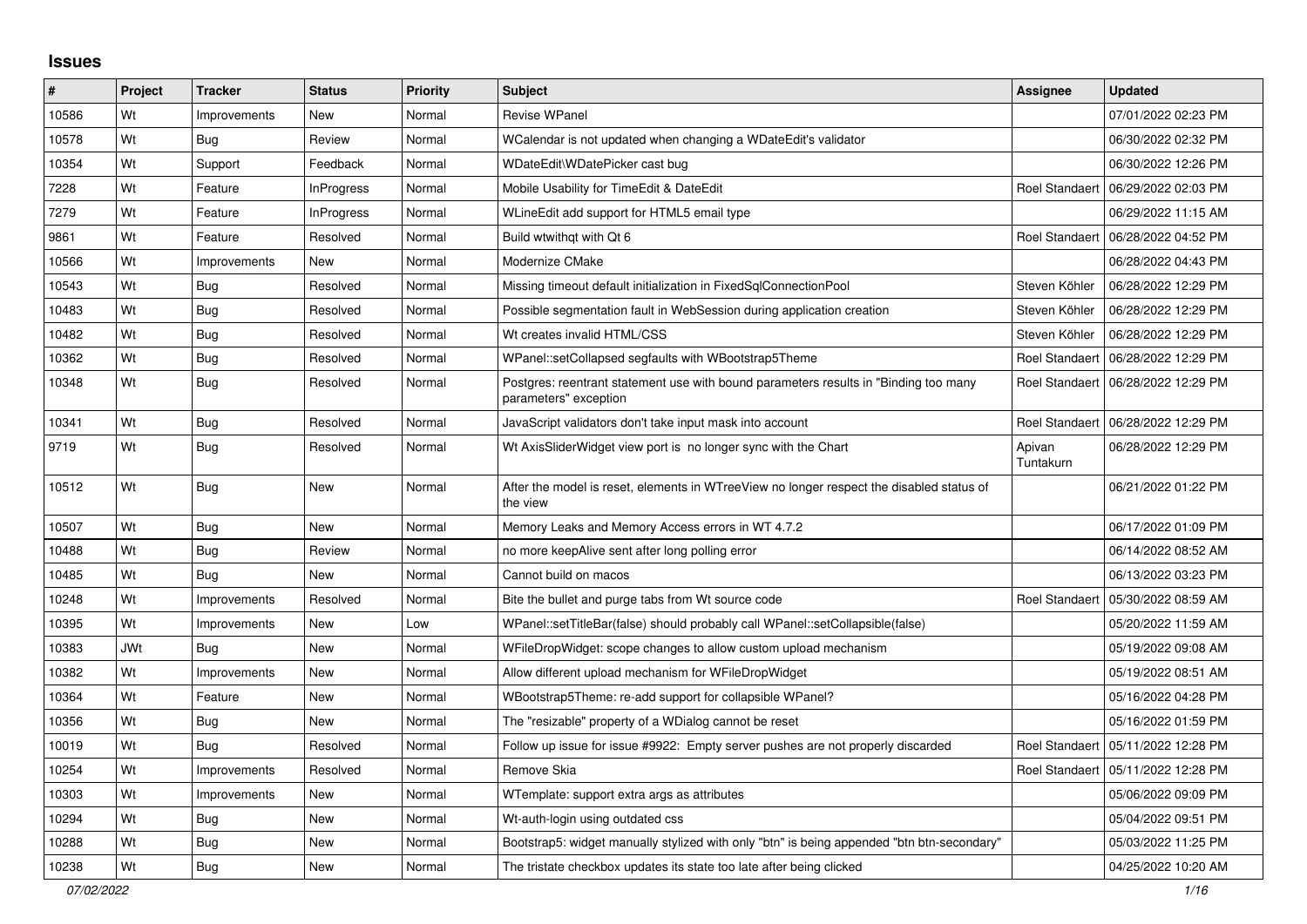| #     | Project    | <b>Tracker</b> | <b>Status</b>     | Priority | Subject                                                                                | <b>Assignee</b>       | <b>Updated</b>                       |
|-------|------------|----------------|-------------------|----------|----------------------------------------------------------------------------------------|-----------------------|--------------------------------------|
| 10211 | Wt         | Bug            | New               | Normal   | The order of states when clicking the tristate checkbox is wrong initially             |                       | 04/20/2022 03:17 PM                  |
| 10196 | Wt         | <b>Bug</b>     | <b>New</b>        | Normal   | doJavaScript() unexpected behavior                                                     |                       | 04/19/2022 04:47 PM                  |
| 10179 | Wt         | Bug            | New               | Normal   | Bootstrap 5: incorrect style classes set in drop down menus                            |                       | 04/14/2022 09:24 PM                  |
| 10138 | <b>JWt</b> | Bug            | <b>New</b>        | Normal   | Fix antlr file generation on Windows                                                   |                       | 04/08/2022 05:17 PM                  |
| 10137 | Wt         | Improvements   | <b>New</b>        | Normal   | Uncaught exceptions in handleRequest crash the application                             |                       | 04/08/2022 11:59 AM                  |
| 10136 | Wt         | Bug            | New               | Normal   | WebRenderer::serveError leaks error details to end user                                |                       | 04/08/2022 11:33 AM                  |
| 10020 | Wt         | Bug            | New               | Normal   | Questionable setOverflow(Overflow::Hidden) in WStackedWidget (bootstrap5)              |                       | 03/28/2022 02:07 PM                  |
| 7417  | Wt         | Feature        | Review            | Normal   | HiDPI canvas for WPaintedWidget                                                        |                       | 03/25/2022 03:29 PM                  |
| 9938  | Wt         | Bug            | Review            | Normal   | Close button not displayed correctly in dialog in Bootstrap 5                          |                       | 03/24/2022 08:58 AM                  |
| 9923  | Wt         | Bug            | Review            | Normal   | WFileDropWidget dropcover style added while not accepting drops                        |                       | 03/22/2022 02:56 PM                  |
| 9939  | Wt         | Feature        | New               | Normal   | Consider exposing configuration as an API                                              |                       | 03/16/2022 07:53 AM                  |
| 9116  | <b>JWt</b> | Feature        | New               | Normal   | Support long file sizes in WResource                                                   | Korneel<br>Dumon      | 03/11/2022 11:07 AM                  |
| 9017  | <b>JWt</b> | Feature        | New               | Normal   | Add SAML support to JWt Auth                                                           |                       | 03/11/2022 11:07 AM                  |
| 8893  | <b>JWt</b> | Feature        | New               | Normal   | Port Dbo forms to JWt                                                                  | Loeka Rogge           | 03/11/2022 11:07 AM                  |
| 9106  | Wt         | <b>Bug</b>     | <b>InProgress</b> | Normal   | Wt with websockets can leak WebRequests and file descriptors at session exit           | Korneel<br>Dumon      | 03/10/2022 04:34 PM                  |
| 9076  | Wt         | Bug            | Review            | Normal   | Opening popup (calendar) of Wt::WDateEdit fails in Widgetset mode on first render.     |                       | 03/10/2022 04:32 PM                  |
| 9328  | Wt         | Bug            | Review            | Normal   | Strange XHTML ToolTip positioning                                                      |                       | 03/10/2022 03:35 PM                  |
| 7814  | Wt         | Feature        | Review            | Normal   | Consider supporting SameSite attribute on cookies                                      |                       | 03/10/2022 03:32 PM                  |
| 8759  | Wt         | Feature        | <b>InProgress</b> | Normal   | Add a WDateTimeEdit                                                                    |                       | 03/10/2022 03:30 PM                  |
| 7645  | Wt         | <b>Bug</b>     | New               | Normal   | Inconsistencies with anchor text selection and inclusion in tab chain                  |                       | 03/10/2022 03:28 PM                  |
| 8602  | Wt         | Bug            | <b>New</b>        | Normal   | No changed() signal when toggling a check box programmatically                         |                       | 03/10/2022 03:27 PM                  |
| 8660  | Wt         | Improvements   | New               | Normal   | Make redirect the default OAuth method?                                                |                       | 03/10/2022 03:26 PM                  |
| 8781  | Wt         | Improvements   | <b>New</b>        | Normal   | Document that the unload event is not guaranteed                                       |                       | 03/10/2022 03:25 PM                  |
| 9207  | Wt         | Improvements   | New               | Normal   | Follow up on Bootstrap 5 theme                                                         |                       | 03/10/2022 03:25 PM                  |
| 8801  | Wt         | Improvements   | <b>InProgress</b> | Normal   | Adopt a policy for the minimum version of main dependencies                            | <b>Roel Standaert</b> | 03/10/2022 03:24 PM                  |
| 9595  | Wt         | <b>Bug</b>     | <b>InProgress</b> | Normal   | Consider improvements to Wt Dbo floating-point round-trip/precision (Postgres backend) |                       | Roel Standaert   03/10/2022 03:24 PM |
| 9596  | Wt         | Bug            | <b>InProgress</b> | Normal   | Possible regression with Wt Dbo floating-point precision (Postgres backend)            |                       | Roel Standaert   03/10/2022 03:23 PM |
| 9265  | Wt         | Bug            | New               | Normal   | WBorderLayout documentation error                                                      |                       | 03/10/2022 03:23 PM                  |
| 9350  | Wt         | Improvements   | New               | Normal   | Allow for customization of Bootstrap 5 theme                                           |                       | 03/10/2022 03:22 PM                  |
| 8760  | Wt         | Bug            | Review            | Normal   | Wt::Auth: resend activation mail                                                       |                       | 03/10/2022 03:20 PM                  |
| 9442  | Wt         | Feature        | Review            | Normal   | Wt::Dbo::Query suggestions                                                             |                       | 03/10/2022 02:57 PM                  |
| 9570  | Wt         | Improvements   | New               | Low      | Remove uses of WT_CXX14 and WT_CXX14ONLY                                               |                       | 03/10/2022 11:02 AM                  |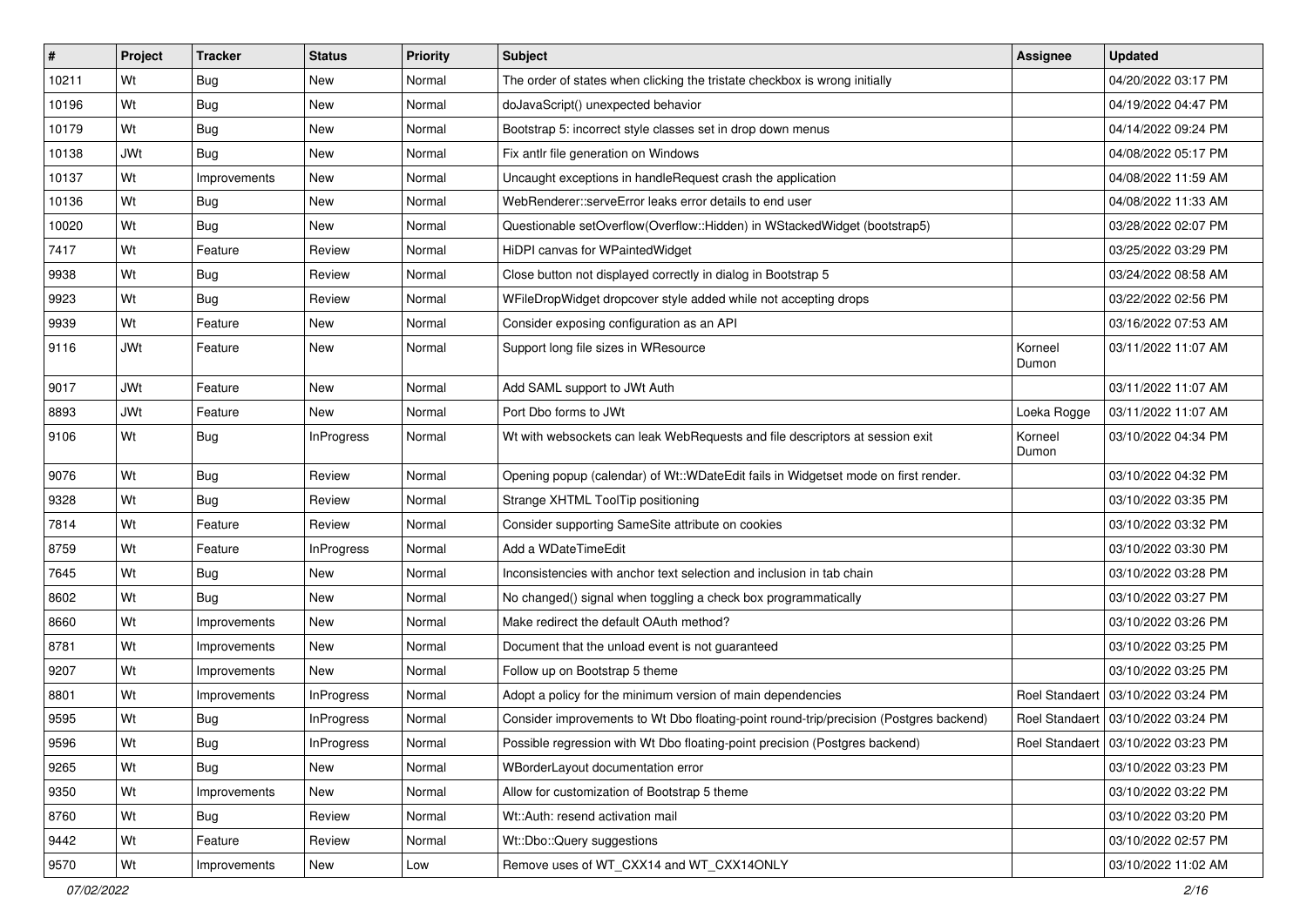| ∦    | Project | <b>Tracker</b> | <b>Status</b> | <b>Priority</b> | Subject                                                                                           | Assignee         | <b>Updated</b>                      |
|------|---------|----------------|---------------|-----------------|---------------------------------------------------------------------------------------------------|------------------|-------------------------------------|
| 9284 | Wt      | Bug            | New           | Normal          | WTableView does not layout correctly when inside a WTabWidget                                     |                  | 03/09/2022 03:49 PM                 |
| 9811 | Wt      | Bug            | New           | Normal          | Run problem                                                                                       |                  | 03/07/2022 10:23 PM                 |
| 9881 | Wt      | Support        | New           | Normal          | Using bootstrap 5                                                                                 |                  | 03/07/2022 04:32 PM                 |
| 9864 | Wt      | Bug            | New           | Normal          | Wt::Signal doesn't properly bind to function object with 4 or more arguments                      |                  | 03/04/2022 12:06 PM                 |
| 9836 | Wt      | Support        | New           | Normal          | WLineEdit font_size                                                                               |                  | 03/01/2022 10:06 PM                 |
| 9745 | Wt      | Feature        | New           | Normal          | Dbo: LRU prepared statement cache                                                                 |                  | 02/14/2022 04:53 PM                 |
| 9678 | Wt      | Bug            | New           | Normal          | Crash in Wt::Dbo if we clear a collection and add an item.                                        |                  | 02/10/2022 10:40 AM                 |
| 9725 | Wt      | Feature        | New           | Normal          | Add manual multi-threading support                                                                |                  | 02/08/2022 11:08 PM                 |
| 9728 | Wt      | Bug            | New           | Normal          | WSuggestionPopup may be truncated by parent widget if the parent has vertical scrollbar           |                  | 02/08/2022 02:32 PM                 |
| 9700 | Wt      | Support        | New           | Normal          | Log Y-Axis on WCartesianChart not displaying expected tick labels                                 |                  | 02/04/2022 02:18 PM                 |
| 9689 | Wt      | Bug            | New           | High            | Auth::RegisterWidget not usable on Mobile                                                         |                  | 02/01/2022 10:14 AM                 |
| 9589 | Wt      | Bug            | New           | Normal          | Wt does not always show the indicator between the rows if dropping on an item is also<br>allowed. |                  | 01/25/2022 03:19 PM                 |
| 7974 | Wt      | Bug            | New           | Normal          | WPopupMenu gets cut off at layout-boundaries/scrollbars                                           |                  | 01/24/2022 03:37 PM                 |
| 9644 | Wt      | Bug            | New           | Normal          | Chart legend formatting                                                                           |                  | 01/24/2022 12:52 PM                 |
| 9622 | Wt      | Bug            | New           | Normal          | Wrong positioning of the WPopupMenu                                                               |                  | 01/17/2022 02:57 PM                 |
| 9615 | Wt      | <b>Bug</b>     | New           | Normal          | Missing handling of drop event in WAbstractProxyModel and WStandardItemModel                      |                  | 01/13/2022 01:48 PM                 |
| 9590 | Wt      | Bug            | New           | Low             | Panel header looses "panel-heading" class if titleBarWidget is created manually                   |                  | 01/07/2022 06:18 PM                 |
| 9556 | Wt      | <b>Bug</b>     | New           | Normal          | Cannot hide widgets with bootstrap5 d-* classes                                                   |                  | 01/01/2022 09:25 PM                 |
| 9522 | JWt     | Bug            | New           | Normal          | Java Jwt documentation links are broken                                                           | Korneel<br>Dumon | 12/17/2021 05:37 PM                 |
| 9223 | Wt      | Bug            | New           | Immediate       | dropDownButton of SplitButton is in new line if put in layout                                     |                  | 12/15/2021 10:02 PM                 |
| 9174 | Wt      | Bug            | New           | Immediate       | setLayoutSizeAware blocks setOverflow(Auto)                                                       |                  | 12/15/2021 10:01 PM                 |
| 9506 | Wt      | Bug            | New           | Normal          | Cannot move callbacks                                                                             |                  | 12/15/2021 06:02 PM                 |
| 9493 | Wt      | Feature        | New           | Normal          | Make Wt bindable                                                                                  |                  | 12/14/2021 09:28 PM                 |
| 9421 | Wt      | Support        | New           | Normal          | WGoogleMap addlconMarker                                                                          |                  | 12/08/2021 03:35 PM                 |
| 9467 | Wt      | Support        | New           | Normal          | Loading background                                                                                |                  | 12/08/2021 03:29 PM                 |
| 9422 | Wt      | Bug            | New           | Normal          | Probable bug in Chart Axis                                                                        |                  | 12/01/2021 02:47 AM                 |
| 9295 | Wt      | Bug            | New           | Normal          | Wt:: WMenuItem SetIcon not working                                                                |                  | 11/30/2021 11:27 AM                 |
| 9348 | Wt      | Feature        | New           | Low             | Using Wt for Progressive Web App (PWA) with offline capabilities                                  |                  | 11/17/2021 07:07 PM                 |
| 9343 | Wt      | Improvements   | <b>New</b>    | Normal          | (How to) Add switch widget to Wt                                                                  |                  | 11/16/2021 02:57 PM                 |
| 6763 | Wt      | Bug            | New           | Immediate       | SetIcon for Wt::WMenuItem is not working                                                          |                  | 11/07/2021 08:10 AM                 |
| 9289 | Wt      | <b>Bug</b>     | New           | High            | <b>Partitioned Tables</b>                                                                         |                  | 11/04/2021 11:45 PM                 |
| 9252 | Wt      | <b>Bug</b>     | New           | Normal          | Deprecated message in FontSupportPang.C build                                                     |                  | Koen Deforche   10/24/2021 05:57 PM |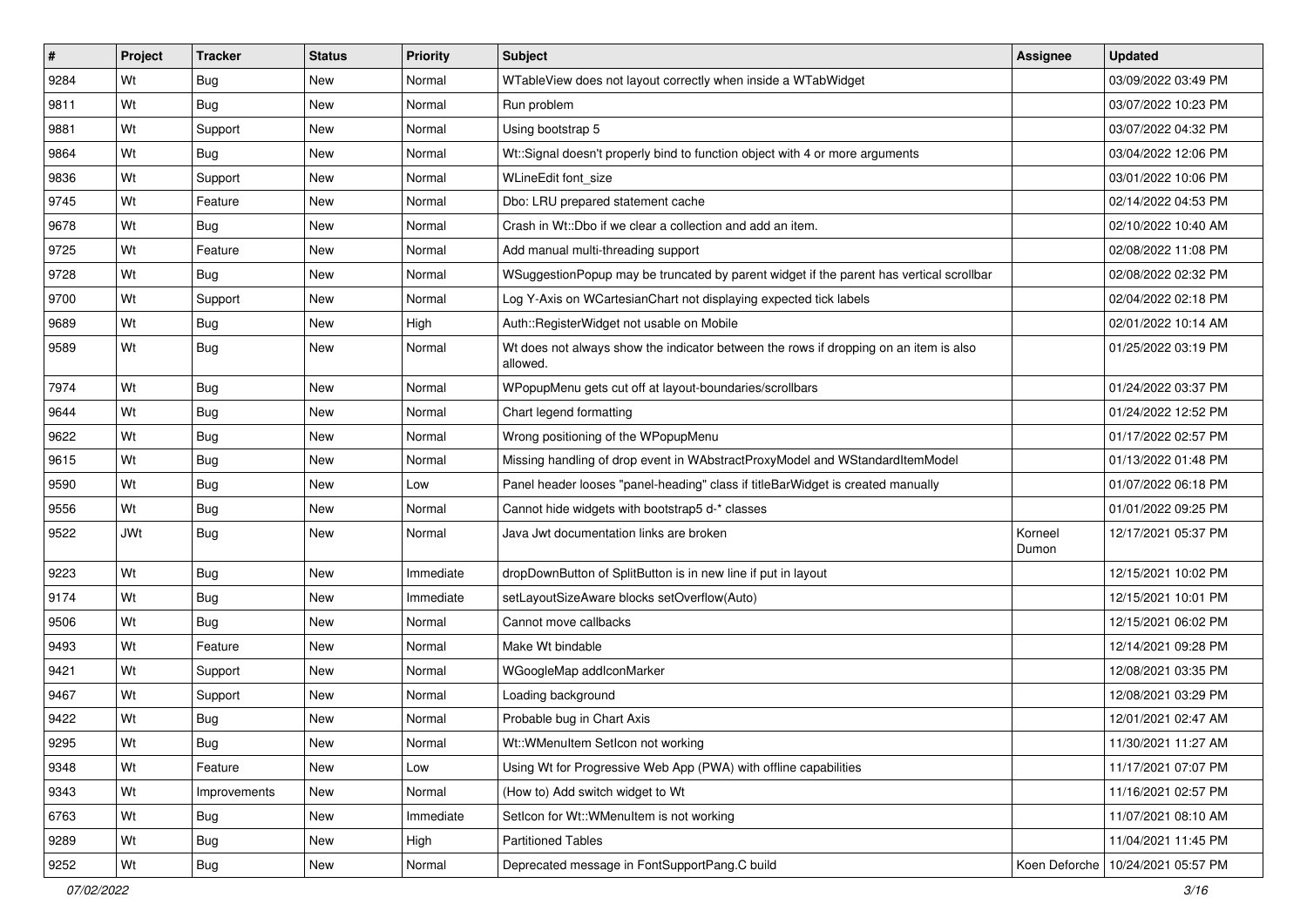| ∦    | Project    | <b>Tracker</b> | <b>Status</b> | <b>Priority</b> | Subject                                                                                           | <b>Assignee</b>  | <b>Updated</b>                       |
|------|------------|----------------|---------------|-----------------|---------------------------------------------------------------------------------------------------|------------------|--------------------------------------|
| 9241 | Wt         | Improvements   | New           | Normal          | Support multiple Reply-To addresses inside Wt::Mail::Message                                      |                  | 10/20/2021 04:38 PM                  |
| 8156 | Wt         | Bug            | New           | Normal          | X-Frame-Option=SAMEORIGIN doesn't let my application be visualized inside iframe                  |                  | 10/20/2021 11:36 AM                  |
| 9115 | Wt         | Improvements   | New           | Normal          | Set the version in WBootstrapTheme C'tor                                                          |                  | 10/11/2021 06:09 PM                  |
| 9107 | Wt         | Improvements   | New           | Normal          | New overloaded C'tor for Wt::Auth::PasswordVerifier                                               |                  | 09/27/2021 06:23 PM                  |
| 9088 | Wt         | Bug            | New           | Normal          | Http::Message copy assignment missing                                                             |                  | 09/22/2021 11:10 AM                  |
| 9078 | Wt         | Bug            | New           | Normal          | MySql backend c'tor dbhost parameter is passed by value instead of reference.                     |                  | 09/20/2021 06:36 PM                  |
| 9039 | Wt         | Bug            | New           | Normal          | Wt::WDateTime::toLocalDateTime not working                                                        |                  | 09/17/2021 12:13 PM                  |
| 9067 | Wt         | Support        | New           | Immediate       | SetCookie age                                                                                     |                  | Koen Deforche   09/15/2021 02:19 PM  |
| 7943 | Wt         | Feature        | New           | Normal          | std::string_view support                                                                          |                  | 09/14/2021 12:43 PM                  |
| 9063 | Wt         | Feature        | New           | Normal          | ClickHouse DBO Backend                                                                            |                  | 09/14/2021 12:29 PM                  |
| 7986 | Wt         | Feature        | New           | Normal          | Consider optimizing updates by only changing changed form values?                                 | ruben kindt      | 09/14/2021 09:45 AM                  |
| 9055 | Wt         | Bug            | New           | Normal          | DB2 support                                                                                       |                  | 09/09/2021 04:43 PM                  |
| 9046 | Wt         | Improvements   | New           | Normal          | WServer::post() and strand                                                                        |                  | 09/08/2021 01:52 AM                  |
| 8508 | Wt         | Feature        | New           | Normal          | Use $C_{++20}$ 's time zone support in std:: chrono by default if supported.                      | ruben kindt      | 09/03/2021 03:51 PM                  |
| 8707 | Wt         | Support        | New           | Normal          | How to upload a file with javascript?                                                             |                  | 08/21/2021 11:14 PM                  |
| 7528 | Wt         | Feature        | New           | Low             | <b>Official Forward Declaration Support</b>                                                       |                  | 07/21/2021 04:24 AM                  |
| 8821 | Wt         | Bug            | New           | Low             | Collapsed Disabled WPanel is not recognisable to be disabled                                      |                  | 07/17/2021 02:11 AM                  |
| 8804 | <b>JWt</b> | Bug            | New           | Low             | WMenu signal not exposed after unbinding and rebinding the Widget                                 | Roel Standaert   | 07/14/2021 10:44 AM                  |
| 8730 | Wt         | Bug            | New           | Normal          | Unexpected "order by (SELECT NULL)" when setting a limit                                          |                  | 07/08/2021 01:18 PM                  |
| 8732 | Wt         | Support        | New           | Normal          | Continuous Plotting of Live data on WCartesianChart                                               | Korneel<br>Dumon | 07/06/2021 05:38 PM                  |
| 8718 | Wt         | Support        | New           | Normal          | About Wt.WT.updateDelay                                                                           |                  | 07/06/2021 05:18 PM                  |
| 8757 | Wt         | Improvements   | New           | Normal          | Setting position of WDialog                                                                       |                  | 07/01/2021 10:02 AM                  |
| 7687 | Wt         | Bug            | Feedback      | Normal          | OIDC example not redirecting to authorization endpoint with Javascript enabled                    |                  | Roel Standaert   06/22/2021 10:21 AM |
| 8714 | Wt         | Bug            | New           | Normal          | Security bug: WAnchor should set rel="noopener" when opening a link that opens in a new<br>window |                  | 06/20/2021 07:36 PM                  |
| 8711 | Wt         | Support        | New           | Normal          | Loading Y-axis values on moving Live 2D graph using WCartesianChart                               |                  | 06/18/2021 05:15 PM                  |
| 8366 | Wt         | Bug            | Feedback      | Normal          | Auth widget needs reload                                                                          |                  | 06/10/2021 08:43 AM                  |
| 8630 | Wt         | Feature        | New           | Normal          | Update DB                                                                                         |                  | 06/03/2021 11:09 AM                  |
| 8629 | Wt         | Improvements   | New           | Normal          | Change JavaScript minifier                                                                        |                  | 06/03/2021 10:25 AM                  |
| 7598 | Wt         | Feature        | New           | Normal          | Consider providing independent weakSessionIds to identify private WResource URLs                  |                  | 06/02/2021 09:45 PM                  |
| 8620 | Wt         | Feature        | New           | Normal          | Consider improvements to the API to prevent bugs like issue #7669                                 |                  | 06/02/2021 09:43 PM                  |
| 8608 | Wt         | Support        | New           | Normal          | Wt::Dbo: how to avoid creation of prepared statements?                                            |                  | 06/01/2021 12:42 PM                  |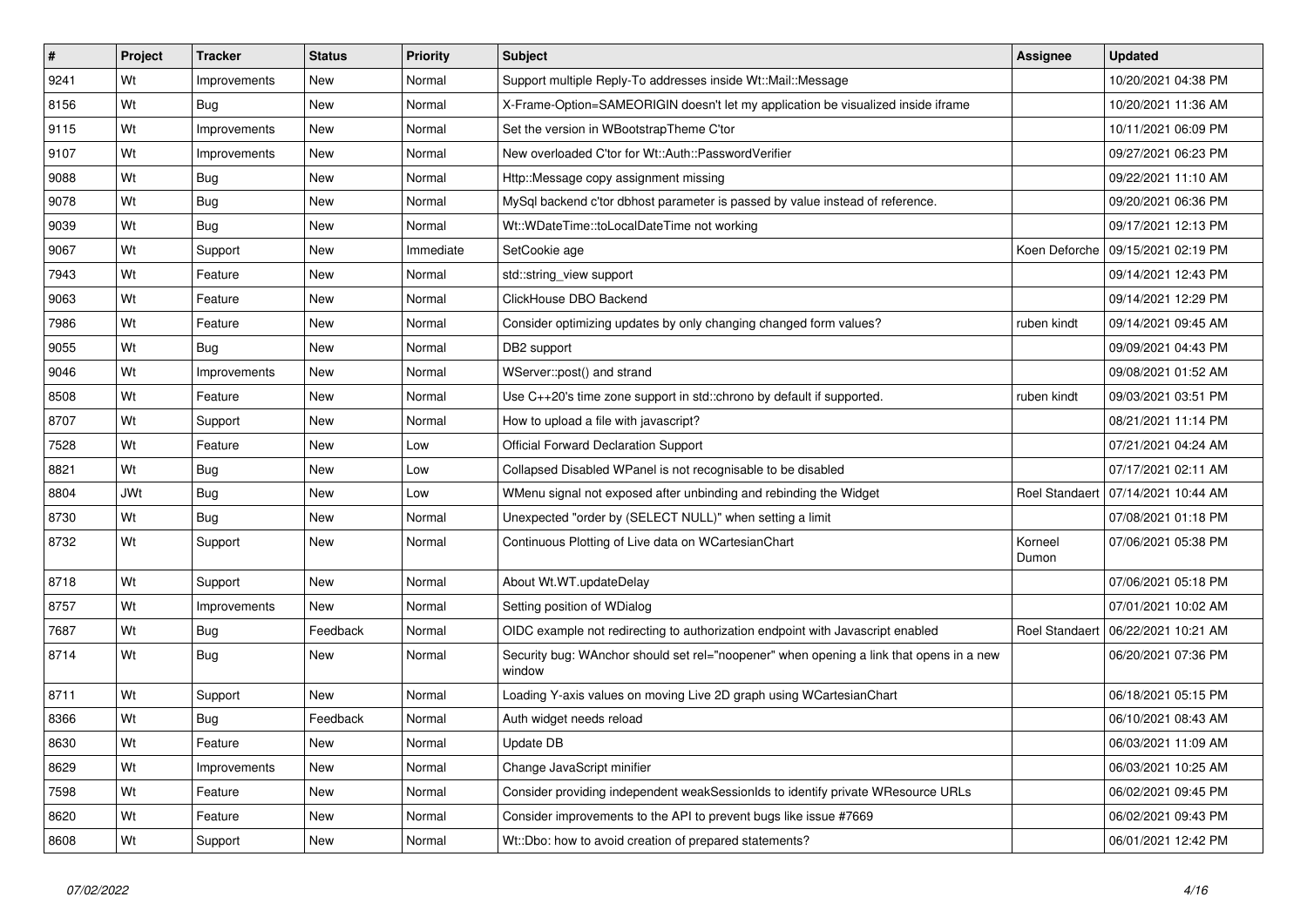| $\vert$ # | Project | <b>Tracker</b> | <b>Status</b>     | <b>Priority</b> | <b>Subject</b>                                                                                        | <b>Assignee</b>             | <b>Updated</b>                      |
|-----------|---------|----------------|-------------------|-----------------|-------------------------------------------------------------------------------------------------------|-----------------------------|-------------------------------------|
| 8603      | Wt      | Support        | New               | Normal          | WTreeTable as widget does not render correctly                                                        | <b>Dimitrios</b><br>Sideris | 05/29/2021 03:26 PM                 |
| 8576      | Wt      | Support        | New               | Urgent          | wt application using wthttpd that is currently suffering a DDOS attack                                |                             | 05/25/2021 10:57 AM                 |
| 8458      | Wt      | Feature        | New               | Normal          | WKeyEvent don't give access to JavaScriptEvent jsEvent on wt4                                         |                             | 05/21/2021 11:24 AM                 |
| 8544      | Wt      | Bug            | New               | Normal          | WFileUpload: uploaded signal never called                                                             |                             | 05/21/2021 10:43 AM                 |
| 8526      | Wt      | Support        | <b>New</b>        | Normal          | Widget example code for Constellation plot                                                            |                             | 05/19/2021 10:20 AM                 |
| 8434      | Wt      | Support        | New               | Normal          | The best IDE and compiler $C_{++}$ for Wt development on Ubuntu                                       |                             | 05/03/2021 11:37 AM                 |
| 8416      | Wt      | <b>Bug</b>     | <b>New</b>        | Normal          | Wt crashes in ~Configuration                                                                          |                             | 04/28/2021 03:25 PM                 |
| 8378      | Wt      | Bug            | <b>InProgress</b> | Normal          | WStandardItemModel::sort doesn't work when the items are created lazily.                              |                             | 04/27/2021 09:00 PM                 |
| 8374      | JWt     | Bug            | New               | Normal          | PDFJet unicode                                                                                        |                             | 04/19/2021 12:22 PM                 |
| 8344      | Wt      | Bug            | New               | Low             | Missing reference in WComboBox::setModel() argument                                                   |                             | 04/14/2021 02:10 PM                 |
| 7740      | Wt      | Support        | New               | Normal          | setValueStyleClass has no visual effect                                                               | Korneel<br>Dumon            | 04/13/2021 12:16 PM                 |
| 8332      | Wt      | Bug            | <b>New</b>        | Normal          | Cannot compile wt 4.5.0 on raspbian                                                                   |                             | 04/12/2021 08:07 PM                 |
| 8321      | Wt      | Feature        | <b>New</b>        | Normal          | Consider WResource::setChanged enhancement to invalidate stale WResource links                        |                             | 04/08/2021 05:37 PM                 |
| 8278      | Wt      | Support        | New               | Normal          | Invisible widget                                                                                      |                             | 03/31/2021 12:50 PM                 |
| 8295      | Wt      | Feature        | New               | Normal          | Improve handling of WStringListModel methods insertString and addString                               |                             | 03/31/2021 12:17 AM                 |
| 3753      | Wt      | Support        | Feedback          | Normal          | Urls with query parameters                                                                            | Koen Deforche               | 03/30/2021 02:14 AM                 |
| 8287      | Wt      | Feature        | New               | Normal          | Support Listening on UNIX Socket for HTTP Server.                                                     |                             | 03/27/2021 11:21 PM                 |
| 8200      | Wt      | Support        | New               | Normal          | Question: WText inline image without UnsafeXHTML?                                                     |                             | 03/25/2021 12:14 PM                 |
| 8264      | Wt      | Bug            | New               | Immediate       | SetLocal changes combobox selection                                                                   |                             | Koen Deforche   03/24/2021 07:54 AM |
| 8213      | Wt      | Bug            | New               | Normal          | The result of the function WTreeView::scrollTo is wrong if any parent of the element is<br>collapsed. |                             | 03/17/2021 03:38 PM                 |
| 8201      | Wt      | <b>Bug</b>     | New               | Normal          | Buy Here Pay Here Dealership We Can Help Auto Chicago                                                 |                             | 03/12/2021 09:00 PM                 |
| 8193      | Wt      | Bug            | New               | Normal          | WTableView headers layout broken without JS                                                           |                             | 03/11/2021 10:21 AM                 |
| 8051      | Wt      | <b>Bug</b>     | New               | High            | WCartesianChart bad styled pdf print                                                                  |                             | 03/10/2021 02:46 PM                 |
| 8151      | Wt      | Support        | New               | Normal          | <b>XMLHttpRequest error</b>                                                                           |                             | 03/02/2021 09:06 AM                 |
| 8158      | Wt      | Support        | New               | Normal          | WT application initialization in HTML file                                                            |                             | 03/02/2021 05:48 AM                 |
| 8157      | Wt      | Bug            | New               | Normal          | Message box initiated in embedded widget can't show icon                                              |                             | 02/27/2021 06:37 AM                 |
| 8108      | Wt      | Support        | New               | Normal          | Embedded widget                                                                                       |                             | 02/26/2021 05:26 AM                 |
| 8136      | Wt      | Bug            | New               | High            | Session Timeout because of chromes "Throttle Javascript timers in background."                        |                             | 02/25/2021 10:08 AM                 |
| 8093      | Wt      | Bug            | New               | Normal          | WCartesianChart portrait size do not show the bottom axis.                                            |                             | 02/18/2021 10:22 AM                 |
| 8000      | Wt      | Feature        | <b>New</b>        | Normal          | Use XML parser for WTemplate rendering instead of simple text subsitution                             |                             | 02/04/2021 05:32 PM                 |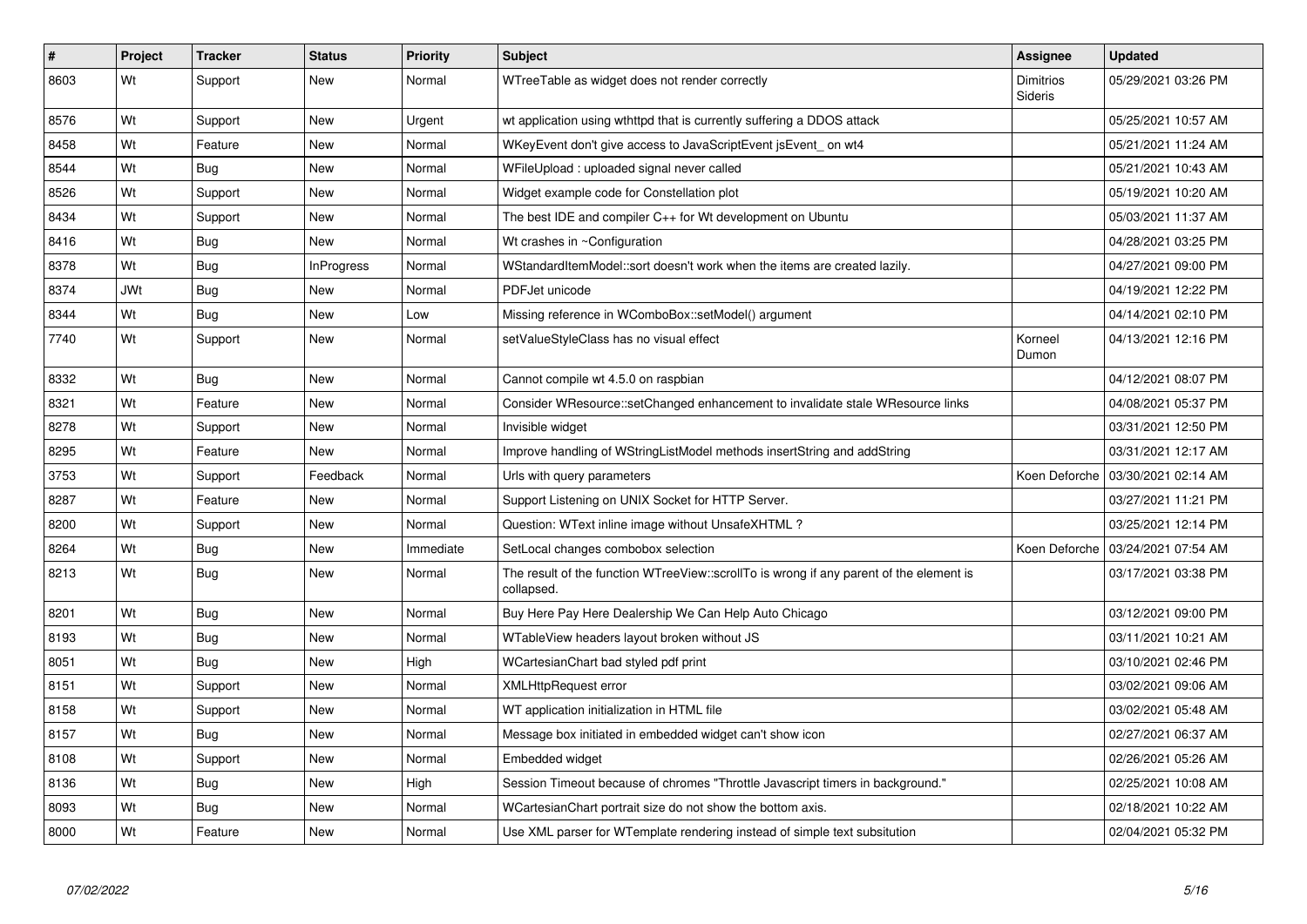| $\#$ | Project | <b>Tracker</b> | <b>Status</b> | Priority | <b>Subject</b>                                                                                                                    | <b>Assignee</b>  | <b>Updated</b>      |
|------|---------|----------------|---------------|----------|-----------------------------------------------------------------------------------------------------------------------------------|------------------|---------------------|
| 8005 | Wt      | Feature        | New           | Normal   | Custom Query in DBO                                                                                                               | Korneel<br>Dumon | 01/28/2021 10:18 AM |
| 8002 | Wt      | Bug            | New           | Normal   | WServer shutting down when setting breakpoint in XCode                                                                            |                  | 01/28/2021 08:26 AM |
| 7274 | Wt      | <b>Bug</b>     | Feedback      | Normal   | Dialog inconsistency                                                                                                              |                  | 01/26/2021 05:59 AM |
| 7992 | Wt      | Feature        | <b>New</b>    | Normal   | Ability to get/set image encoding or implementation dependent properties for<br>WRasterImage?                                     |                  | 01/20/2021 03:54 PM |
| 7976 | Wt      | Support        | New           | Normal   | WAbstractItemView and Drag and Drop                                                                                               |                  | 01/19/2021 11:52 AM |
| 7970 | Wt      | Bug            | New           | Normal   | wthttp server may terminate after uncaught exception                                                                              |                  | 01/11/2021 08:43 PM |
| 7009 | Wt      | Bug            | New           | Normal   | WPopupMenu destruction when inside a WMenuItem                                                                                    |                  | 01/08/2021 01:06 PM |
| 7958 | Wt      | Bug            | New           | Normal   | When progressive bootstrap is enabled, setting a WContainerWidget's tag name to "form"<br>causes it to be skipped in the DOM tree |                  | 01/06/2021 02:19 PM |
| 7881 | Wt      | Bug            | New           | Normal   | Modal dialog, which should be inaccessible in parallel, is getting nested                                                         |                  | 01/05/2021 05:58 PM |
| 7937 | Wt      | Support        | Feedback      | Normal   | Installing Wt on Windows with MSYS2                                                                                               |                  | 12/27/2020 02:55 PM |
| 6584 | Wt      | Feature        | New           | Normal   | Make X-Frame-Options a configuration option                                                                                       |                  | 12/15/2020 03:15 PM |
| 7915 | Wt      | Bug            | New           | Normal   | memory leak in WCartesianChart (wt3.7.0)                                                                                          |                  | 12/15/2020 03:14 PM |
| 7917 | Wt      | Bug            | New           | Normal   | Wt internal error; code: undefined, description: Cannot read property 'ClassName' of null                                         |                  | 12/15/2020 02:23 PM |
| 7910 | Wt      | Support        | New           | Low      | Pointing to CSS file : absolute path is ignored                                                                                   |                  | 12/12/2020 08:51 PM |
| 7903 | Wt      | <b>Bug</b>     | New           | Normal   | Drag and drop between two views can throw.                                                                                        |                  | 12/08/2020 08:23 AM |
| 7898 | Wt      | Bug            | New           | Low      | Thread sanitizer reports race on JSlot::nextFid_ (and will likely report one in WObject as<br>well: nextObjId )                   |                  | 12/07/2020 03:39 PM |
| 7894 | Wt      | Feature        | <b>New</b>    | Normal   | Add more HTML5 input types                                                                                                        |                  | 12/07/2020 01:32 PM |
| 7897 | Wt      | Bug            | New           | Normal   | Log axis scale maps value 0 to minimum of axis                                                                                    |                  | 12/07/2020 01:21 PM |
| 7890 | Wt      | Support        | New           | Normal   | WTreeView and Drag and Drop                                                                                                       |                  | 12/04/2020 11:12 AM |
| 7888 | Wt      | <b>Bug</b>     | New           | Normal   | WStringListModel::setItemData works not correct                                                                                   |                  | 12/03/2020 03:26 PM |
| 7800 | Wt      | Bug            | New           | Normal   | WCartesianChart renders barseries over axis                                                                                       |                  | 12/03/2020 02:59 PM |
| 7871 | Wt      | Bug            | <b>New</b>    | Normal   | stuck "Loading" indication                                                                                                        |                  | 11/24/2020 10:38 PM |
| 6623 | Wt      | Feature        | New           | Normal   | Support ES6 moudle javascript                                                                                                     |                  | 11/13/2020 05:02 PM |
| 7856 | Wt      | <b>Bug</b>     | New           | Normal   | Native WSIider not working on progressive bootstrap                                                                               |                  | 11/13/2020 10:34 AM |
| 7602 | Wt      | Feature        | New           | Normal   | Add support for Dbo backend SQLite encryption using SQLCipher                                                                     |                  | 11/04/2020 04:12 PM |
| 6593 | Wt      | Support        | Feedback      | Normal   | WtTestCookie: why is this cookie set by Wt?                                                                                       |                  | 10/31/2020 10:51 PM |
| 7810 | Wt      | Bug            | New           | Normal   | measureText() not accurate                                                                                                        |                  | 10/31/2020 07:09 PM |
| 7788 | Wt      | <b>Bug</b>     | New           | Normal   | Signal with big string does not trigger the fallback function                                                                     |                  | 10/30/2020 09:52 AM |
| 7769 | Wt      | <b>Bug</b>     | New           | Normal   | Mandelbrot example not working on Ubuntu                                                                                          |                  | 10/28/2020 04:42 PM |
| 7794 | Wt      | Bug            | New           | Normal   | WProgressBar can generate invalid HTML code.                                                                                      |                  | 10/22/2020 03:21 PM |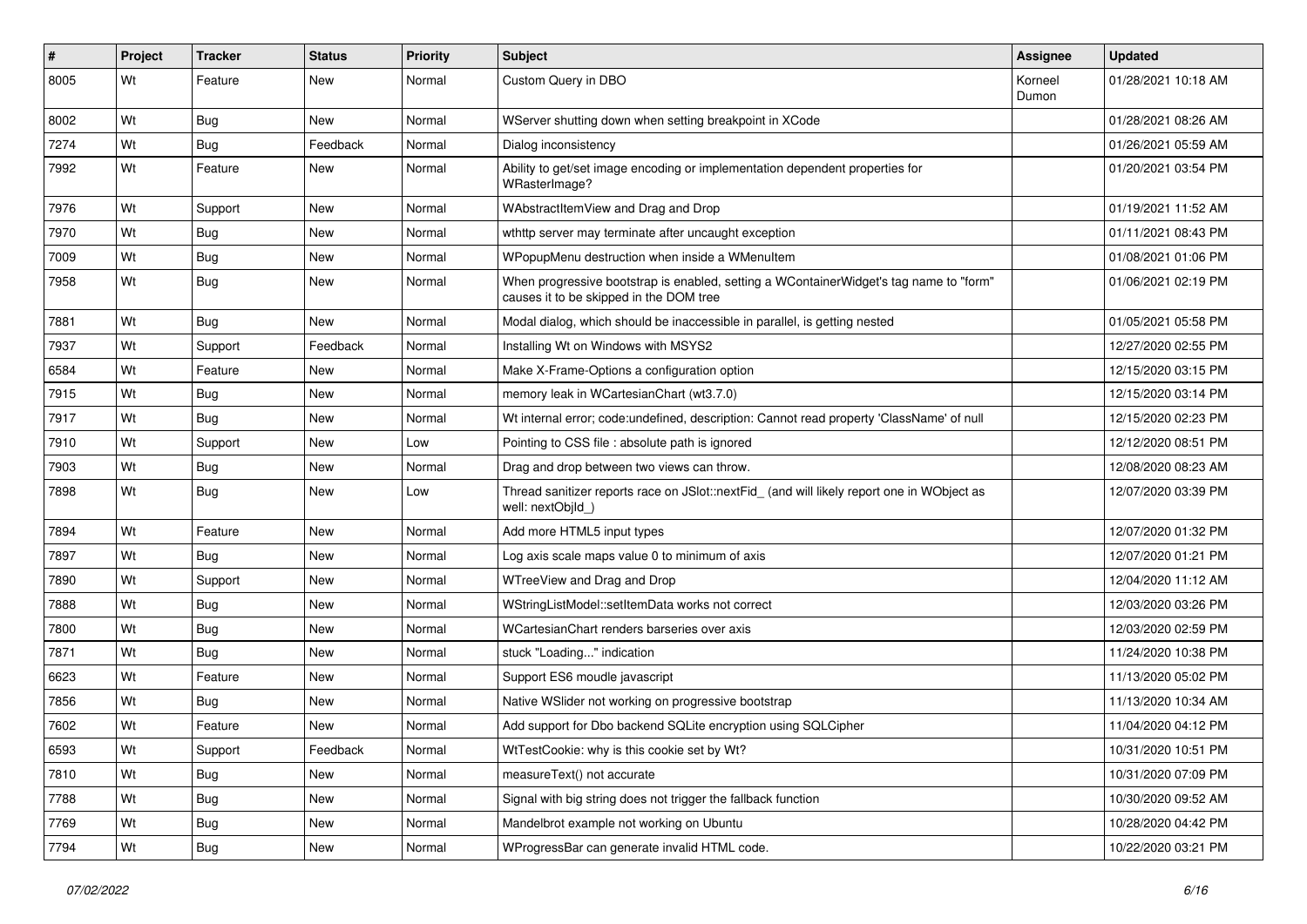| #    | Project    | <b>Tracker</b> | <b>Status</b>     | <b>Priority</b> | <b>Subject</b>                                                                                                                                       | <b>Assignee</b> | <b>Updated</b>                      |
|------|------------|----------------|-------------------|-----------------|------------------------------------------------------------------------------------------------------------------------------------------------------|-----------------|-------------------------------------|
| 7786 | Wt         | Feature        | New               | Normal          | WStandardItemModel::insertRow returns void instead of WStandardItem*                                                                                 |                 | 10/21/2020 12:44 PM                 |
| 7790 | Wt         | Bug            | New               | Normal          | WidentityProxyModel does not forward a call of sort method to the source model.                                                                      |                 | 10/20/2020 04:11 PM                 |
| 7756 | Wt         | Bug            | New               | Normal          | WLayout with JavaScript implementaion does not receive size change event if the trigger<br>was WTextArea.                                            |                 | 10/20/2020 03:41 PM                 |
| 7787 | Wt         | Bug            | <b>New</b>        | Normal          | WContainer setLayout calls overriden clear()                                                                                                         |                 | 10/17/2020 05:14 PM                 |
| 7785 | Wt         | Feature        | New               | Normal          | "key" property support                                                                                                                               |                 | 10/16/2020 04:31 PM                 |
| 7757 | Wt         | Support        | New               | Normal          | WebSession [error] "Wt: fatal error: Script id mismatch"                                                                                             |                 | 10/09/2020 08:59 AM                 |
| 7748 | Wt         | Bug            | New               | Normal          | WStringListModel does not support restoring of raw indexes.                                                                                          |                 | 10/06/2020 02:47 PM                 |
| 7707 | Wt         | Bug            | New               | Low             | Toggling visibility for WTreeView on column 0 breaks webserver                                                                                       |                 | 09/15/2020 10:52 AM                 |
| 7710 | Wt         | Support        | New               | Normal          | Continuations and WResource lifespan                                                                                                                 |                 | 09/11/2020 11:09 AM                 |
| 7709 | Wt         | Feature        | New               | Normal          | <b>Add Cursors</b>                                                                                                                                   |                 | 09/08/2020 02:43 PM                 |
| 7703 | Wt         | Bug            | New               | Urgent          | Issue with wt-4.4.0 WStackedWidget/Help needed                                                                                                       |                 | 09/04/2020 08:24 PM                 |
| 6339 | <b>JWt</b> | Bug            | New               | Normal          | JWt widget gallery nav bar title is Wt widget gallery (should be JWt?)                                                                               |                 | 07/14/2020 07:39 AM                 |
| 7093 | Wt         | Bug            | Feedback          | Normal          | Deadlock when chaining http-requests                                                                                                                 |                 | 07/07/2020 05:18 PM                 |
| 7600 | Wt         | Bug            | Feedback          | Normal          | WFileUpload Fails with Large Files                                                                                                                   |                 | 06/24/2020 02:14 PM                 |
| 2829 | Wt         | Bug            | Feedback          | Normal          | Possible bug in Wt:: WDateTime                                                                                                                       |                 | 06/21/2020 05:07 PM                 |
| 7596 | Wt         | Bug            | New               | Low             | WWebWidget::domElementType() pure virtual not in documentation                                                                                       |                 | 06/05/2020 05:56 PM                 |
| 7593 | Wt         | Support        | New               | Normal          | ERR NETWORK CHANGED error                                                                                                                            |                 | 06/04/2020 10:04 AM                 |
| 7581 | Wt         | Feature        | New               | Normal          | isapi mode and internal path                                                                                                                         |                 | 05/25/2020 12:46 PM                 |
| 7579 | Wt         | Bug            | New               | Urgent          | Payal Rest API                                                                                                                                       |                 | 05/22/2020 11:50 PM                 |
| 7550 | Wt         | Bug            | <b>InProgress</b> | Normal          | WGridLayout does not work inside of WStackedWidget                                                                                                   |                 | Koen Deforche   05/11/2020 01:34 PM |
| 4857 | Wt         | Support        | Feedback          | High            | How to get XML working?                                                                                                                              |                 | 04/20/2020 03:55 AM                 |
| 7516 | Wt         | Bug            | New               | Normal          | Calling WMenu::select(nullptr) from internalPathChanged event handler ends with<br>SIGSEGV (endless recursion)                                       |                 | 04/08/2020 06:02 PM                 |
| 7514 | Wt         | Bug            | New               | High            | Interactive charts does not work with progressive bootstrap enabled                                                                                  |                 | 04/08/2020 11:42 AM                 |
| 7512 | Wt         | Bug            | New               | Normal          | Auth Widget is leaking information about existing users                                                                                              |                 | 04/07/2020 02:52 PM                 |
| 7363 | Wt         | Feature        | New               | Low             | Access to Mail::Message::attachments()                                                                                                               |                 | 04/06/2020 09:30 PM                 |
| 7454 | Wt         | Support        | New               | Normal          | Popup in layout-based design                                                                                                                         |                 | 04/01/2020 11:30 AM                 |
| 7503 | Wt         | Feature        | New               | Normal          | Support for Forwarded header when determining client address.                                                                                        |                 | 03/24/2020 05:09 PM                 |
| 7481 | Wt         | Bug            | New               | Normal          | Having a long running command with a processEvents() call in it together with a timer can<br>result in clicked events being processed too many times |                 | 03/05/2020 11:25 AM                 |
| 7479 | Wt         | Bug            | New               | Normal          | WResource Multipart Request - Error parsing CGI request                                                                                              |                 | 03/04/2020 06:19 PM                 |
| 7465 | Wt         | Feature        | New               | Normal          | HTTP status code: 429 Too Many Requests (RFC 6585)                                                                                                   |                 | 03/03/2020 07:29 PM                 |
| 7478 | Wt         | Bug            | New               | Normal          | Editing column in wtableview                                                                                                                         |                 | 02/28/2020 10:04 PM                 |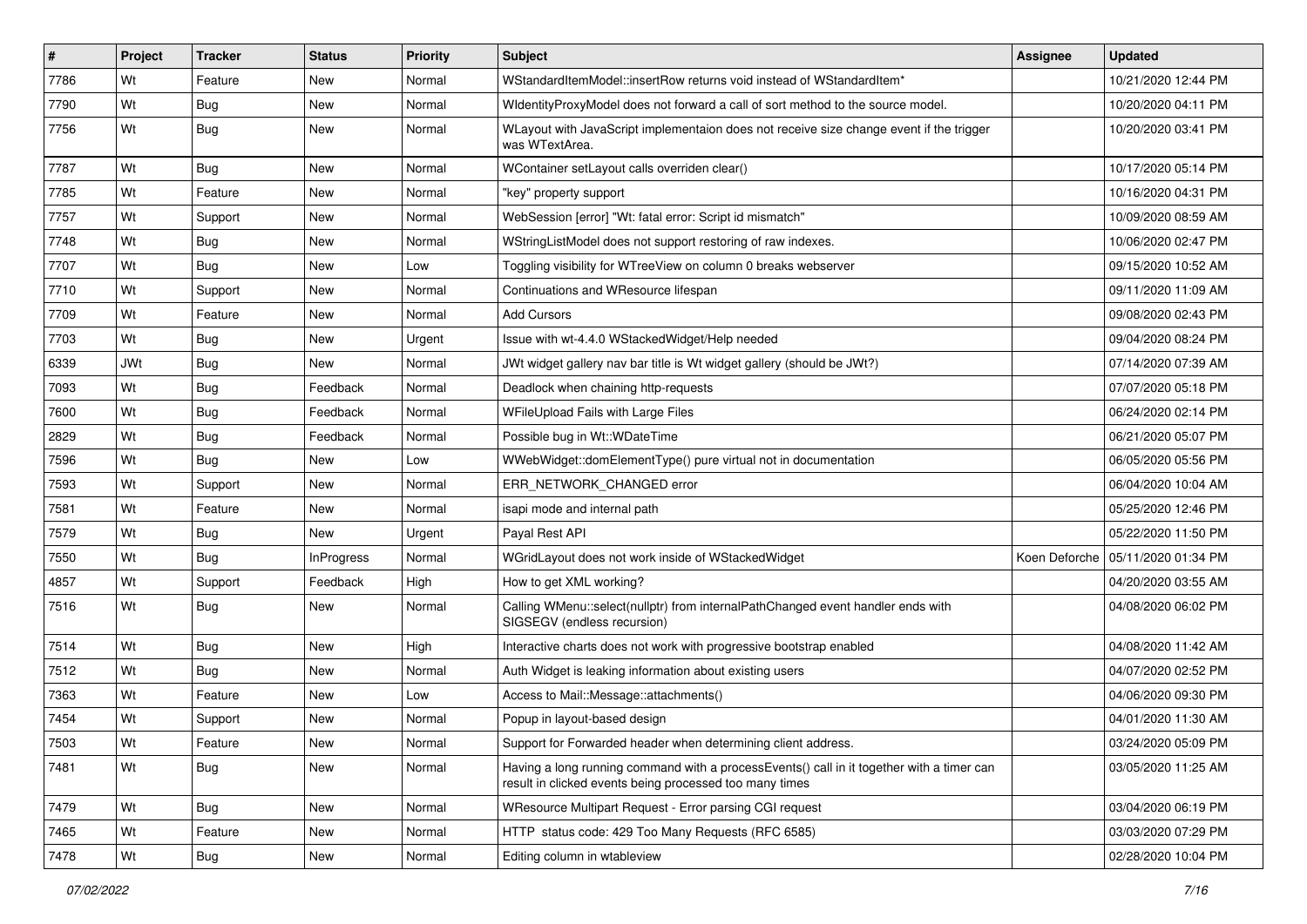| #    | Project | <b>Tracker</b> | <b>Status</b> | <b>Priority</b> | Subject                                                                                                  | Assignee | <b>Updated</b>      |
|------|---------|----------------|---------------|-----------------|----------------------------------------------------------------------------------------------------------|----------|---------------------|
| 7477 | Wt      | Bug            | New           | Normal          | Wt Axis zoomRangeChanged won't fire when adding/removing a series                                        |          | 02/27/2020 11:32 AM |
| 7464 | Wt      | Support        | New           | Normal          | Apache2 mod_fcgid internal path                                                                          |          | 02/24/2020 02:39 PM |
| 7450 | Wt      | Feature        | New           | Normal          | Allow for the filesystem implementation to be switched to std::filesystem                                |          | 02/10/2020 02:19 PM |
| 7346 | Wt      | Support        | Feedback      | Normal          | Using WStandardItemModel and getting error: Wt internal error: Unexpected token: '-'                     |          | 02/06/2020 05:50 PM |
| 7440 | Wt      | Bug            | New           | Normal          | WTimer results in excessive browser CPU and memory usage when connection is lost                         |          | 02/05/2020 09:57 AM |
| 7426 | Wt      | Support        | New           | Normal          | Wt::Response::createContinuation() with streaming                                                        |          | 02/04/2020 06:38 PM |
| 7396 | Wt      | Bug            | New           | Normal          | WTreeView not working when hidden during construction                                                    |          | 01/30/2020 05:13 PM |
| 7351 | Wt      | Feature        | New           | Low             | Give Date Edit alternative calendar                                                                      |          | 01/30/2020 12:44 PM |
| 7424 | Wt      | <b>Bug</b>     | New           | Normal          | WContainerWidget::setContentAlignment() has no effect when item is hidden                                |          | 01/27/2020 10:24 AM |
| 7401 | Wt      | Bug            | New           | Normal          | removal of ' <meta content="noindex, nofollow" name="robots"/> '                                         |          | 01/16/2020 05:27 PM |
| 7373 | Wt      | Support        | New           | Normal          | SEH Exception on Wt:DBO rollback                                                                         |          | 01/08/2020 10:31 AM |
| 7385 | Wt      | Feature        | New           | Normal          | More Dynamic Paths                                                                                       |          | 01/06/2020 05:17 PM |
| 7389 | Wt      | Feature        | New           | Low             | WTable: support <caption></caption>                                                                      |          | 01/03/2020 11:20 AM |
| 5807 | Wt      | <b>Bug</b>     | New           | Normal          | WMediaPlayer custom time text widgets working                                                            |          | 12/23/2019 01:35 PM |
| 7367 | Wt      | Bug            | New           | Normal          | Validators: delay validation until user has entered something                                            |          | 12/12/2019 03:48 PM |
| 7349 | Wt      | Feature        | New           | Normal          | Add WebGL 2.0 support (Equivalent to OpenGL ES 3) to WGLWidget                                           |          | 12/05/2019 04:52 PM |
| 7314 | Wt      | Support        | New           | High            | Worker-Thread-Warning: "Wt: attachThread(): no thread is holding this application's lock?"               |          | 11/07/2019 12:48 PM |
| 7292 | Wt      | <b>Bug</b>     | New           | Normal          | Refresh token and access type                                                                            |          | 10/28/2019 06:44 PM |
| 7295 | Wt      | Bug            | New           | Low             | WFileUpload is nearly always unresponsive when app is linked to wtfcgi                                   |          | 10/25/2019 12:16 AM |
| 7275 | Wt      | Bug            | Feedback      | Normal          | WDateTime + Dbo bug                                                                                      |          | 10/15/2019 01:09 PM |
| 7278 | Wt      | Feature        | New           | Normal          | WFileUpload get selected file(s)                                                                         |          | 10/15/2019 11:10 AM |
| 7281 | Wt      | Bug            | New           | Normal          | WFileUpload keeps previously applied styling when enableAjax() is called                                 |          | 10/14/2019 01:36 PM |
| 4904 | Wt      | Feature        | New           | Normal          | Get Browser Windowsize                                                                                   |          | 10/05/2019 02:30 PM |
| 7268 | Wt      | Bug            | Feedback      | Normal          | Session timeout issues                                                                                   |          | 10/04/2019 02:59 PM |
| 7260 | Wt      | <b>Bug</b>     | Confirmed     | Normal          | WStandardItemModel::removeRows ajaxMode() assertion fail after upgrading to 3.4.1                        |          | 09/27/2019 10:45 AM |
| 7235 | Wt      | Bug            | Feedback      | High            | JavaScript error - exception_description: Not enough storage is available to complete this<br>operation. |          | 09/26/2019 03:56 PM |
| 7230 | Wt      | Bug            | Confirmed     | Normal          | Wt4, WVBoxLayout->setResizable not working, children not visible                                         |          | 09/12/2019 11:51 AM |
| 7187 | Wt      | <b>Bug</b>     | Feedback      | Normal          | contents of WTabWidget not stretching in height                                                          |          | 09/09/2019 09:54 PM |
| 1113 | Wt      | Feature        | New           | Normal          | Send logs to SYSLOG Server using RFC 5424                                                                |          | 08/21/2019 06:13 PM |
| 7197 | Wt      | <b>Bug</b>     | New           | Low             | WSpinBox/WDoubleSpinBox valueChanged() is not emitted when connected after the<br>spinbox is rendered    |          | 08/14/2019 12:57 PM |
| 7196 | Wt      | <b>Bug</b>     | New           | Normal          | Pango 1.44 deprecation warnings                                                                          |          | 08/14/2019 12:30 PM |
| 7124 | Wt      | Support        | Feedback      | Normal          | Wt Bad Allocation messages, how can I prevent these?                                                     |          | 08/05/2019 12:49 PM |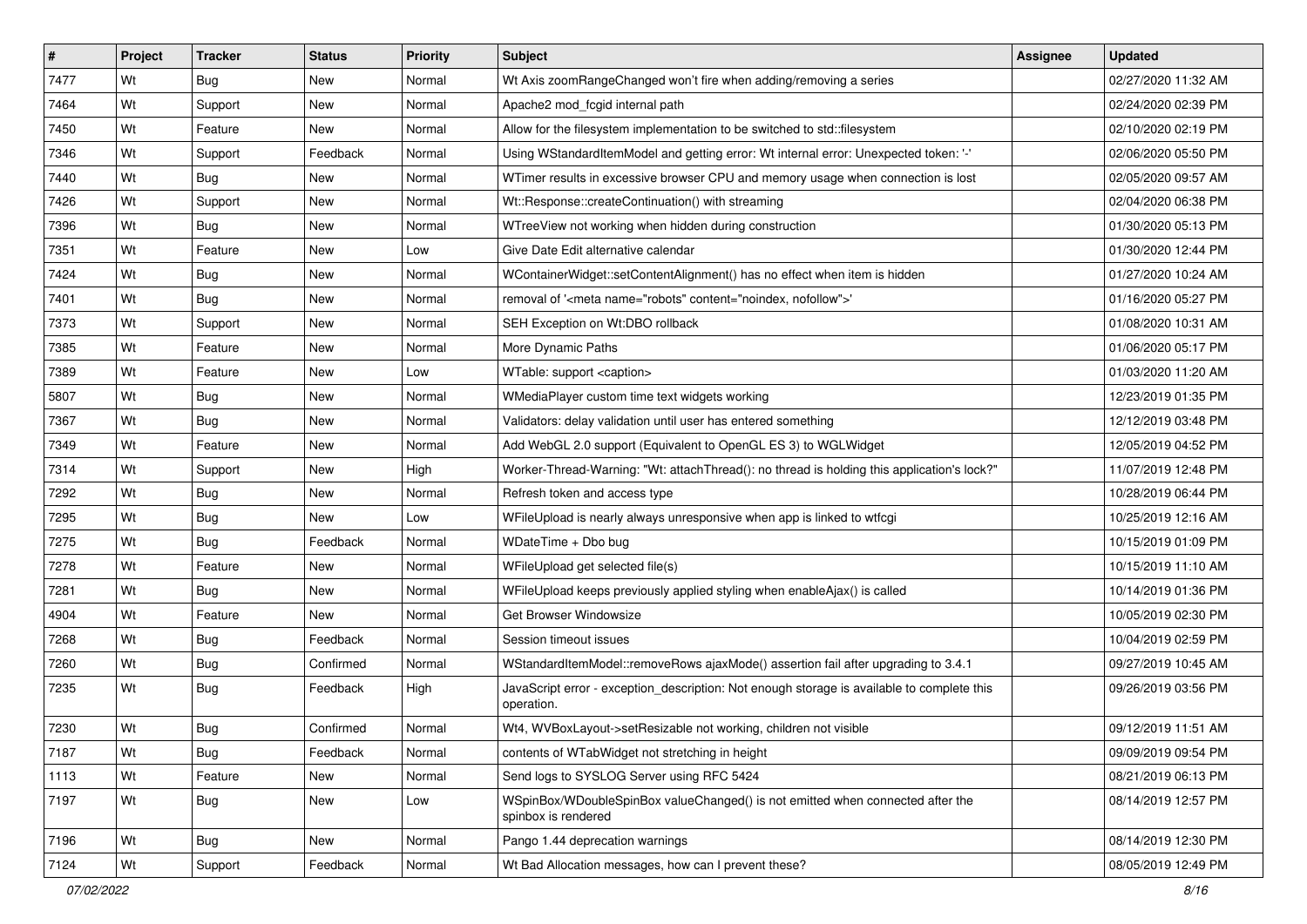| #    | Project | <b>Tracker</b> | <b>Status</b>     | <b>Priority</b> | Subject                                                                                           | <b>Assignee</b> | <b>Updated</b>                       |
|------|---------|----------------|-------------------|-----------------|---------------------------------------------------------------------------------------------------|-----------------|--------------------------------------|
| 7020 | Wt      | <b>Bug</b>     | New               | Normal          | Wt progress bar disable style                                                                     |                 | 08/05/2019 12:46 PM                  |
| 7168 | Wt      | Feature        | New               | Normal          | Access to authorization token                                                                     |                 | 08/04/2019 09:00 PM                  |
| 7144 | Wt      | Bug            | New               | Normal          | WTreeNode: Wether child-node is selectable depends on parent-node                                 |                 | 07/18/2019 01:42 PM                  |
| 7142 | Wt      | Support        | New               | Normal          | WStringListModel updated in slot does not work as expected                                        |                 | 07/18/2019 09:53 AM                  |
| 7082 | Wt      | <b>Bug</b>     | <b>InProgress</b> | Normal          | Regression WStackedWidget in layout with overflow can lose scrollbar on animated<br>transition    |                 | Koen Deforche   06/13/2019 12:31 PM  |
| 6817 | Wt      | Bug            | New               | High            | [v3][v4]][Dbo] Force the inclusion of file Wt/Dbo/Dbo (or Wt/Dbo/Dbo.h vor v4)                    |                 | 06/11/2019 01:16 PM                  |
| 6754 | Wt      | Feature        | New               | Low             | CSS files get cached with 30 days expiration period                                               |                 | 06/11/2019 01:04 PM                  |
| 7054 | Wt      | Bug            | InProgress        | Normal          | WTableView can lose synchronization during resize and display "Loading" when data is<br>available |                 | Roel Standaert   05/31/2019 09:51 AM |
| 6440 | Wt      | Support        | Feedback          | Normal          | Is there way to implement HTTP Server Push Streaming with WT?                                     |                 | 05/24/2019 01:34 PM                  |
| 7040 | Wt      | Bug            | New               | Normal          | Generated javascript can execute out-of-sequence due to a timing issue with require()             |                 | 05/12/2019 05:29 PM                  |
| 7035 | Wt      | Bug            | New               | Normal          | Wt.js can generate requests that exceed server defaults                                           |                 | 05/03/2019 05:27 PM                  |
| 7010 | Wt      | Support        | New               | Normal          | WTreeView                                                                                         |                 | 04/22/2019 09:46 AM                  |
| 7001 | Wt      | Bug            | New               | Low             | wt-4 build issue on new ubuntu 18.04                                                              |                 | 04/13/2019 01:26 PM                  |
| 6887 | Wt      | Bug            | New               | Normal          | WVideo on iphone inconsistencies                                                                  |                 | 02/08/2019 10:09 AM                  |
| 6195 | Wt      | Feature        | New               | Normal          | Boost::Beast HTTP/S and WebSockets library                                                        |                 | 12/14/2018 04:50 PM                  |
| 6215 | Wt      | Bug            | Feedback          | Normal          | WApplication::setTitle doesn't update <title> in HTML header.</title>                             |                 | 12/14/2018 04:48 PM                  |
| 6219 | Wt      | Bug            | New               | High            | Multiple transient WDialogs                                                                       |                 | 12/14/2018 04:48 PM                  |
| 6302 | Wt      | Bug            | New               | Low             | MVC Table Views from the Widget Gallery can't sort numbers                                        |                 | 12/14/2018 04:47 PM                  |
| 6347 | Wt      | Bug            | New               | Normal          | Layout Direction issue                                                                            |                 | 12/14/2018 04:47 PM                  |
| 6354 | Wt      | Feature        | New               | Low             | WTextArea setCursorPosition                                                                       |                 | 12/14/2018 04:46 PM                  |
| 6487 | Wt      | Bug            | New               | Normal          | WTree not interactive without JavaScript (works in 3.3.10)                                        |                 | 12/14/2018 04:45 PM                  |
| 6587 | Wt      | Bug            | New               | Low             | stod() problem                                                                                    |                 | 12/14/2018 04:45 PM                  |
| 6601 | Wt      | Bug            | <b>InProgress</b> | Normal          | WIndow scroll bars gone quite recently                                                            |                 | Koen Deforche   12/14/2018 04:44 PM  |
| 6657 | Wt      | Bug            | New               | Normal          | Cannot destroy WPopupWidget when it's hidden without invoking undefined behaviour                 |                 | 12/14/2018 04:43 PM                  |
| 6296 | Wt      | Bug            | New               | Normal          | WPanel children overflow border                                                                   |                 | 12/14/2018 04:39 PM                  |
| 6293 | Wt      | Bug            | Feedback          | Normal          | Regression in 3.3.9 for bug #1947                                                                 |                 | Koen Deforche   12/14/2018 04:39 PM  |
| 6762 | Wt      | Bug            | New               | Normal          | Unicode in mail attachement file name                                                             |                 | 11/26/2018 01:00 PM                  |
| 6752 | Wt      | <b>Bug</b>     | New               | Normal          | Wt::WString::trn override issue                                                                   |                 | 11/17/2018 03:39 PM                  |
| 6749 | Wt      | <b>Bug</b>     | <b>New</b>        | Normal          | WebController sessionCount mutex missing?                                                         |                 | 11/16/2018 12:55 PM                  |
| 6731 | Wt      | Feature        | New               | Normal          | Wt online demo: Drag drop is not working using touch.                                             |                 | 11/14/2018 03:45 AM                  |
| 6722 | Wt      | <b>Bug</b>     | New               | Normal          | high number of bar charts failure                                                                 |                 | Roel Standaert   11/12/2018 05:10 PM |
| 6692 | Wt      | Support        | Feedback          | Normal          | Question: Offline update of WStandardItemModel                                                    |                 | 11/01/2018 01:19 AM                  |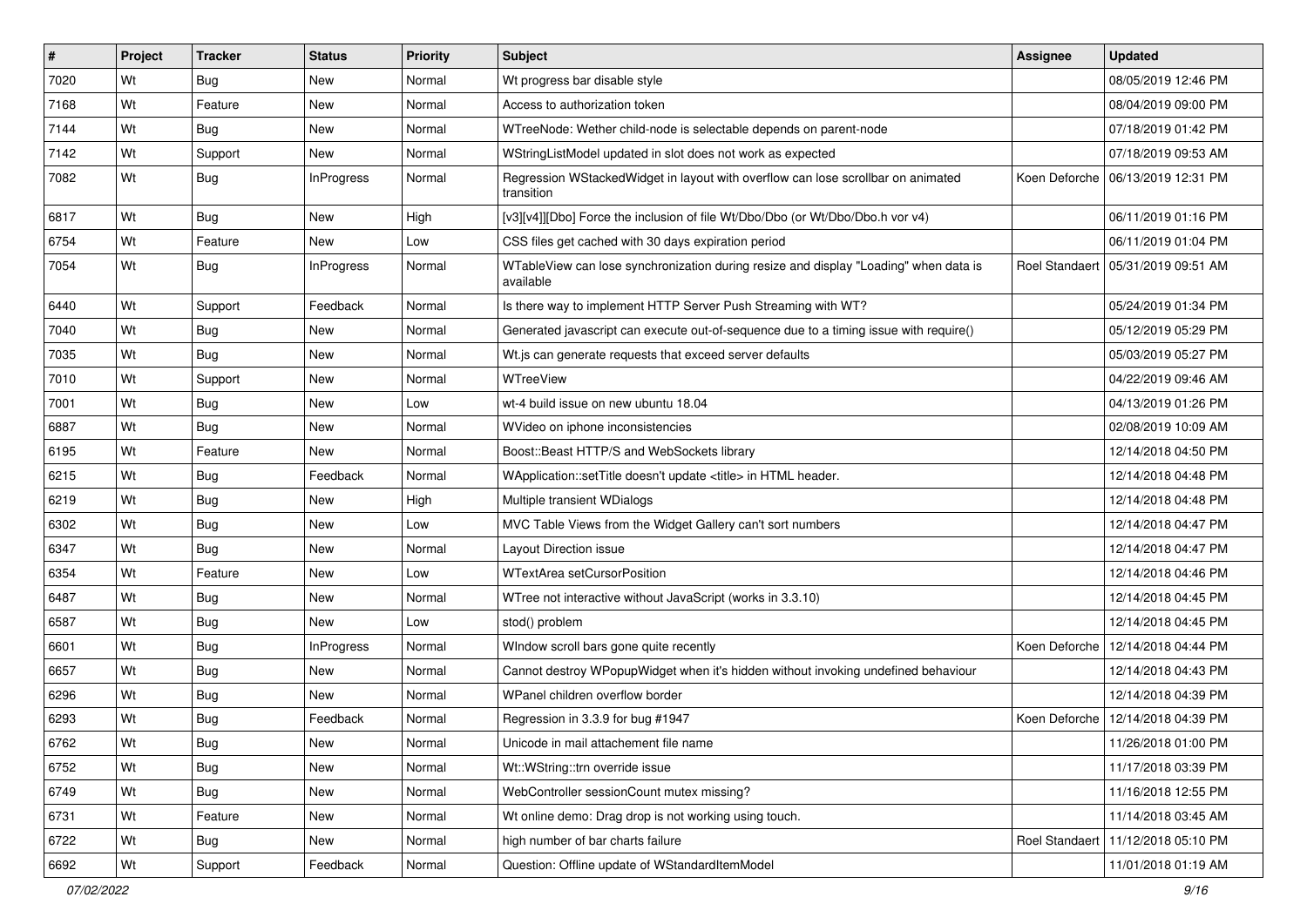| #    | Project    | <b>Tracker</b>   | <b>Status</b>     | <b>Priority</b> | Subject                                                                                                               | Assignee              | <b>Updated</b>                     |
|------|------------|------------------|-------------------|-----------------|-----------------------------------------------------------------------------------------------------------------------|-----------------------|------------------------------------|
| 6682 | Wt         | Support          | New               | Normal          | Does Wt tabwidget support icon on the tab?                                                                            |                       | 10/28/2018 04:37 AM                |
| 6674 | Wt         | <b>Bug</b>       | New               | Normal          | WFileDropWidget_worker.min.js but no WFileDropWidget_worker.js                                                        |                       | 10/22/2018 09:28 PM                |
| 6669 | Wt         | Support          | Feedback          | Normal          | During installation some incluide directories have wrong permissions                                                  |                       | 10/17/2018 11:23 AM                |
| 5915 | Wt         | Bug              | New               | Normal          | Generated javascript causes sometimes Wt internal error - Wt internal error; undefined,<br>description: j7406 is null |                       | 10/12/2018 05:16 PM                |
| 6635 | Wt         | Bug              | New               | Normal          | WT DBO Segmentation Fault with natural keys                                                                           |                       | 09/25/2018 04:33 PM                |
| 6609 | Wt         | Bug              | <b>InProgress</b> | Normal          | FlexLayoutImpl.js hard-code children's overflow to hidden.                                                            |                       | Koen Deforche 109/14/2018 11:19 AM |
| 6592 | Wt         | Bug              | Feedback          | High            | Menus not working on latest git version                                                                               |                       | 09/07/2018 01:01 PM                |
| 6579 | Wt         | Feature          | New               | Normal          | Keep-alive time just for first signal                                                                                 |                       | 09/03/2018 03:01 PM                |
| 6176 | Wt         | Bug              | Feedback          | High            | Wt internal error; code: 5, description: String contains an invalid character - since Update to<br>3.3.9              |                       | 08/30/2018 04:16 PM                |
| 6044 | Wt         | Bug              | New               | Normal          | WTabWidget and flex-layout                                                                                            |                       | 08/27/2018 11:41 AM                |
| 6533 | Wt         | Bug              | New               | Normal          | wt port in vcpkg                                                                                                      |                       | 08/14/2018 10:36 AM                |
| 6342 | Wt         | <b>Bug</b>       | Feedback          | Normal          | Leak in Wt::Http::Request::parseFormUrlEncoded                                                                        |                       | 06/22/2018 10:15 AM                |
| 6443 | Wt         | Feature          | New               | Normal          | JWT token support                                                                                                     |                       | 06/12/2018 11:29 AM                |
| 6434 | Wt         | <b>Bug</b>       | New               | Normal          | WintValidator: inputFilter does not accept decimal separator                                                          |                       | 06/05/2018 10:19 AM                |
| 6344 | Wt         | Bug              | Feedback          | Urgent          | Wt::Http::Request getUploadedFile or uploadedFiles always empty                                                       |                       | 05/28/2018 04:27 PM                |
| 6405 | Wt         | <b>Bug</b>       | New               | Normal          | Signal not exposed                                                                                                    |                       | 05/28/2018 12:30 PM                |
| 6377 | Wt         | Feature          | Feedback          | Normal          | Wt::Dbo::createTables if table already exists                                                                         |                       | 05/22/2018 11:08 AM                |
| 6374 | Wt         | Feature          | New               | Low             | WStringStream lacks operator<<() overloads for const char* and unsigned int.                                          |                       | 05/18/2018 09:33 AM                |
| 6348 | Wt         | Support          | New               | Normal          | Wt::WFileUpload::setDisplayWidget                                                                                     | Korneel<br>Dumon      | 05/02/2018 05:37 PM                |
| 6235 | Wt         | Bug              | New               | Normal          | Wt4.0.2: In certain case, removeFromParent() is not working.                                                          |                       | 05/02/2018 11:57 AM                |
| 6338 | <b>JWt</b> | <b>Bug</b>       | New               | Normal          | widget gallery: mvc tree is empty                                                                                     |                       | 04/13/2018 04:02 PM                |
| 6332 | Wt         | Bug              | New               | Normal          | Documentation for Wt::Signals and Wt::Signals::connection missing in Wt 4                                             |                       | 04/12/2018 10:45 AM                |
| 6205 | Wt         | Bug              | Feedback          | Normal          | Wt Error: Wt: invalid ackId                                                                                           |                       | 04/12/2018 10:32 AM                |
| 6228 | Wt         | Support          | Feedback          | Normal          | Cannot get wt.css/bootstrap.css                                                                                       |                       | 04/10/2018 03:44 PM                |
| 6327 | Wt         | Bug              | New               | Normal          | tr function in WTemplate requires browser refresh after locale change                                                 |                       | 04/09/2018 03:35 PM                |
| 6321 | Wt         | <sub>I</sub> Bug | Feedback          | High            | Keep-alive requests are not being sent after pressing a download button                                               |                       | 04/09/2018 12:20 PM                |
| 6325 | Wt         | <b>Bug</b>       | Feedback          | Normal          | Can't find OpenSSL on Windows                                                                                         |                       | 04/08/2018 04:54 AM                |
| 6292 | Wt         | Feature          | New               | Normal          | WBorderLayout suggestion: additional widgets for NE, NW, SE, SW                                                       |                       | 03/14/2018 11:31 PM                |
| 6265 | Wt         | Support          | New               | Normal          | Is it possible to use a specific HTTP Status code as a result of an application logic error?                          |                       | 03/05/2018 11:32 AM                |
| 4981 | Wt         | Support          | New               | Normal          | WTreeView + multiline items                                                                                           | <b>Roel Standaert</b> | 02/21/2018 04:37 PM                |
| 6234 | Wt         | Bug              | New               | Normal          | Wt4.0.2: Documentation on WContainerWidget::setLayout() is outdated.                                                  |                       | 02/15/2018 09:09 AM                |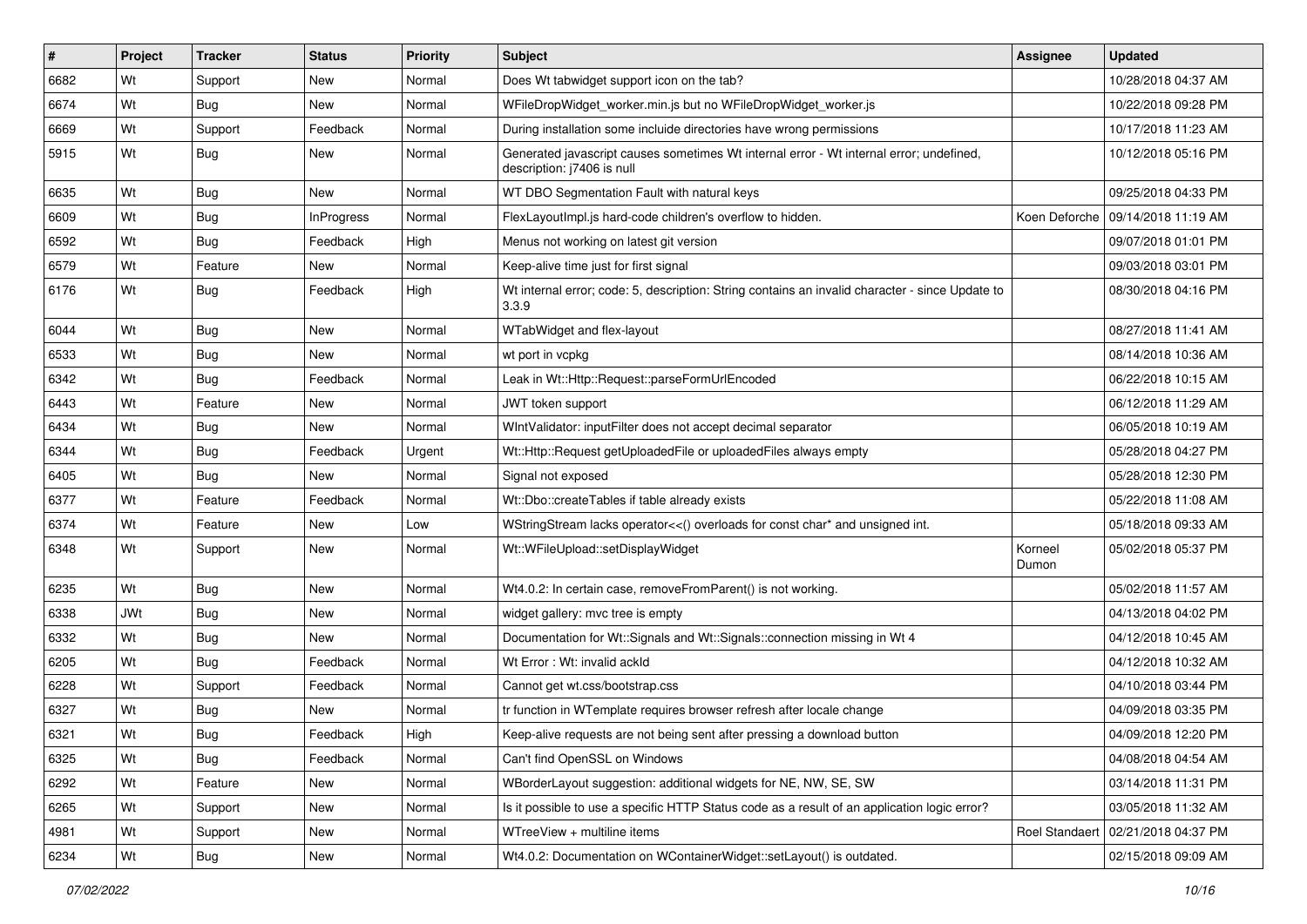| #    | Project | <b>Tracker</b> | <b>Status</b>     | <b>Priority</b> | Subject                                                                                                                                                              | <b>Assignee</b>  | <b>Updated</b>                       |
|------|---------|----------------|-------------------|-----------------|----------------------------------------------------------------------------------------------------------------------------------------------------------------------|------------------|--------------------------------------|
| 6232 | Wt      | Bug            | Feedback          | High            | connectionMonitor invalid ackId                                                                                                                                      |                  | 02/13/2018 03:23 PM                  |
| 6225 | Wt      | Feature        | <b>New</b>        | Normal          | Change license to include GPLv3                                                                                                                                      |                  | 02/04/2018 12:12 PM                  |
| 6221 | Wt      | Feature        | New               | Normal          | Dbo: create indexes                                                                                                                                                  |                  | 01/30/2018 07:59 PM                  |
| 6207 | Wt      | Bug            | Feedback          | Normal          | WMediaPlayer: event ended is not raised for files with durations less than 4 seconds, some   Koen Deforche   01/26/2018 03:53 PM<br>timeUpdated events are also lost |                  |                                      |
| 6213 | Wt      | Bug            | New               | Normal          | bootstrap progress-bar does not update correctly                                                                                                                     |                  | Roel Standaert   01/22/2018 12:48 PM |
| 5559 | Wt      | Bug            | Feedback          | Normal          | Server push - concurrency issue                                                                                                                                      |                  | Roel Standaert   01/16/2018 02:41 PM |
| 6203 | Wt      | Support        | New               | Normal          | Using custom WProgressBar with WMediaPlayer                                                                                                                          |                  | 01/14/2018 12:16 PM                  |
| 6196 | Wt      | Bug            | New               | Normal          | Wt::WAbstractArea::id() is not returning the ID used in HTML                                                                                                         |                  | 01/08/2018 12:25 PM                  |
| 6194 | Wt      | Feature        | New               | Low             | WebAssembly support                                                                                                                                                  |                  | 01/02/2018 11:27 AM                  |
| 6130 | Wt      | Feature        | New               | Normal          | Impossible to access entity relation of an entity returned from a function   Dbo load(): no<br>active transaction                                                    |                  | 12/26/2017 01:07 PM                  |
| 6193 | Wt      | Feature        | New               | Normal          | Disable lightening non-selected curve color                                                                                                                          |                  | 12/21/2017 03:16 AM                  |
| 6189 | Wt      | Bug            | New               | Normal          | setCurrentIndex(-1) and setNoSelectionEnabled(true)                                                                                                                  |                  | 12/18/2017 10:14 PM                  |
| 6105 | Wt      | Bug            | Feedback          | Normal          | setfocus                                                                                                                                                             |                  | 12/15/2017 04:27 PM                  |
| 6188 | Wt      | Bug            | New               | Normal          | Local anchor (#) doesn't work after Wt 3.3.6                                                                                                                         |                  | 12/14/2017 06:23 PM                  |
| 6185 | Wt      | Bug            | New               | Low             | The documentation for all Wt:: Json library classes is missing the needed #include                                                                                   |                  | 12/13/2017 08:47 PM                  |
| 5808 | Wt      | Bug            | New               | Normal          | Wt 4.0.0-rc1 examples segfault on Alpine                                                                                                                             |                  | 12/05/2017 04:30 PM                  |
| 6160 | Wt      | Feature        | <b>InProgress</b> | Normal          | WFileDropWidget fallback to WFileUpload for mobile                                                                                                                   | Korneel<br>Dumon | 11/22/2017 10:09 AM                  |
| 6159 | Wt      | Bug            | New               | Low             | Typos in the widget gallery web page                                                                                                                                 |                  | 11/22/2017 10:08 AM                  |
| 6158 | Wt      | Bug            | New               | Normal          | Wt:: WMenuItem documentation is incomplete                                                                                                                           |                  | 11/21/2017 10:34 PM                  |
| 6037 | Wt      | Bug            | Feedback          | Normal          | [v3] WTable::deteteRow() doesn't delete contents, just the row.                                                                                                      |                  | 11/21/2017 05:51 PM                  |
| 6150 | Wt      | Bug            | New               | Normal          | WTableView edit missplacement (wt4)                                                                                                                                  |                  | 11/20/2017 08:16 PM                  |
| 6140 | Wt      | Bug            | New               | Normal          | WPopupMenu not closing on pressing one of the items                                                                                                                  |                  | 11/16/2017 08:41 AM                  |
| 6075 | Wt      | Bug            | New               | Low             | [Wt::Dbo] Add built-in type support for std::chrono::time_point and std::chrono::seconds                                                                             |                  | 11/09/2017 03:50 PM                  |
| 6098 | Wt      | Feature        | New               | Low             | Properly support enableAjax() in WGLWidget                                                                                                                           |                  | 11/02/2017 12:18 PM                  |
| 6076 | Wt      | Bug            | New               | Normal          | [Wt::Dbo] How to work with entities without parameter-less constructors (classes that<br>require an invariant)                                                       |                  | 10/31/2017 11:18 AM                  |
| 6072 | Wt      | <b>Bug</b>     | New               | Normal          | Unable to zoom or pan while the chart's data is being updated.                                                                                                       |                  | 10/30/2017 10:44 AM                  |
| 6070 | Wt      | Feature        | New               | Normal          | HTML5 geolocation                                                                                                                                                    | Osman Zakir      | 10/29/2017 03:41 PM                  |
| 6069 | Wt      | Feature        | New               | Normal          | Google Maps geolocation API                                                                                                                                          | Osman Zakir      | 10/28/2017 11:43 PM                  |
| 6045 | Wt      | <b>Bug</b>     | New               | Normal          | WDoubleValidator: implement inputFilter()                                                                                                                            |                  | 10/25/2017 11:48 AM                  |
| 6028 | Wt      | <b>Bug</b>     | New               | Normal          | ItemIsXHTMLText flag in WAbstractChartModel causes crash when chart is rendered                                                                                      | Roel Standaert   | 10/19/2017 08:33 PM                  |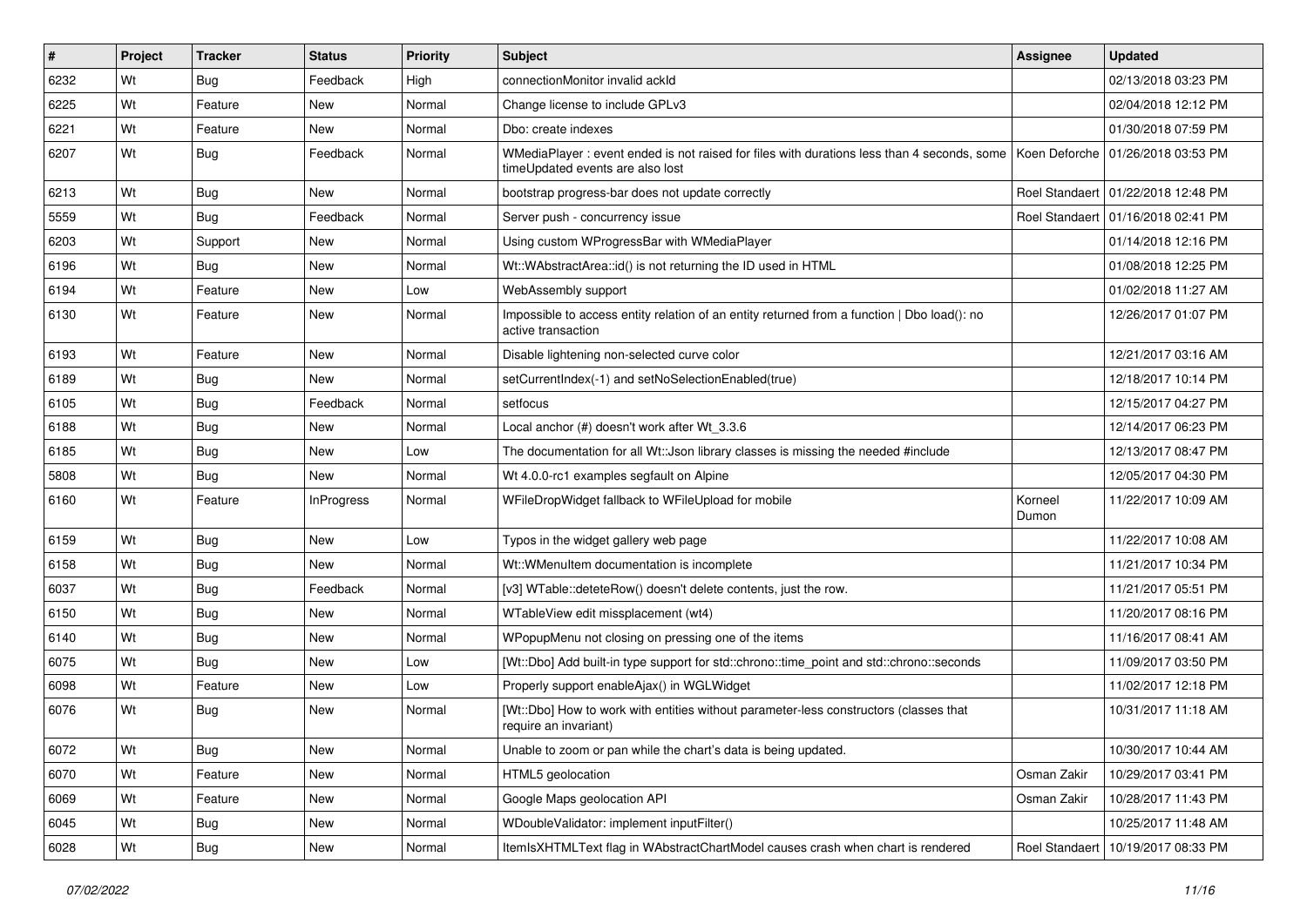| #    | Project | <b>Tracker</b> | <b>Status</b> | Priority | Subject                                                                                                 | <b>Assignee</b>         | <b>Updated</b>      |
|------|---------|----------------|---------------|----------|---------------------------------------------------------------------------------------------------------|-------------------------|---------------------|
| 5971 | Wt      | Bug            | Feedback      | High     | Wt Error                                                                                                | <b>Roel Standaert</b>   | 10/18/2017 05:52 PM |
| 6015 | Wt      | Bug            | <b>New</b>    | Normal   | Oscillation in Chrome at various zoom levels with layouts (WTableView)                                  |                         | 10/17/2017 05:52 PM |
| 6014 | Wt      | Bug            | New           | Normal   | Oscillation in Chrome at various zoom levels with layouts (WPaintedWidget w/Areas)                      |                         | 10/17/2017 05:04 PM |
| 5963 | Wt      | Support        | New           | Normal   | HTTPS server in wthttpd - Error: failed to select ciphers for cipher list                               | Wim Dumon               | 10/03/2017 07:40 PM |
| 5962 | Wt      | Bug            | <b>New</b>    | Normal   | Properly support toggling drag enabled/disabled on WAbstractItemView                                    |                         | 10/02/2017 06:58 PM |
| 5959 | Wt      | Bug            | New           | Low      | wt-homepage example source viewer expands then immediately collapses directories if<br>already selected |                         | 09/28/2017 09:40 PM |
| 5949 | Wt      | Support        | <b>New</b>    | Normal   | WPieChart lables are overlapping                                                                        |                         | 09/26/2017 12:05 PM |
| 5948 | Wt      | Support        | New           | Normal   | WTreeTable remains loading                                                                              |                         | 09/26/2017 11:58 AM |
| 5945 | Wt      | Bug            | New           | Normal   | WBoxLayout - WPieChart resizing does not work when nested into a WContainerWidget                       |                         | 09/25/2017 06:11 PM |
| 5943 | Wt      | Support        | New           | Normal   | Tutorials and Documentation - If possible, please improve                                               | Osman Zakir             | 09/21/2017 05:42 PM |
| 5914 | Wt      | Bug            | <b>New</b>    | High     | Wt internal error; code: undefined, description: b.find().get().lastChild is null                       | <b>Roel Standaert</b>   | 09/18/2017 01:16 PM |
| 5913 | Wt      | Bug            | New           | Normal   | WFileUpload has a bug when placed in a WTemplateFormView                                                |                         | 09/14/2017 12:08 PM |
| 5768 | Wt      | Feature        | New           | Normal   | CMake: Export Wt package                                                                                | Konstantin<br>Podsvirov | 09/13/2017 12:07 PM |
| 5889 | Wt      | Bug            | <b>New</b>    | Normal   | WTreeView loooks bad after data update                                                                  |                         | 09/11/2017 12:40 PM |
| 5907 | Wt      | Bug            | New           | Low      | Update Ubuntu installation instructions.                                                                |                         | 09/10/2017 02:54 AM |
| 5906 | Wt      | Bug            | New           | Low      | CMAKE MINIMUM REQUIRED version is too low.                                                              |                         | 09/08/2017 12:05 PM |
| 5903 | Wt      | <b>Bug</b>     | New           | Normal   | Http::Client Racy with abort behaviour                                                                  |                         | 09/01/2017 10:29 PM |
| 5829 | Wt      | Bug            | New           | Normal   | WFormModel::FieldMap with "const char*" key                                                             |                         | 08/31/2017 01:34 PM |
| 5881 | Wt      | Bug            | <b>New</b>    | Normal   | --ssl-prefer-server-ciphers option not documented                                                       |                         | 08/31/2017 01:00 PM |
| 5902 | Wt      | <b>Bug</b>     | New           | Normal   | WAxisSliderWidget: Bumping one handler to the edge affects another handler.                             |                         | 08/31/2017 12:25 PM |
| 5901 | Wt      | Bug            | New           | Normal   | WAxisSliderWidget works incorrectly when the chart is hidden.                                           |                         | 08/31/2017 12:06 PM |
| 5892 | Wt      | Bug            | New           | Normal   | wt4 compilation failed with gcc 4.9                                                                     |                         | 08/31/2017 11:50 AM |
| 5900 | Wt      | Bug            | <b>New</b>    | Normal   | Context menu disappears in treeview-dragdrop example                                                    |                         | 08/29/2017 06:01 PM |
| 5888 | Wt      | Support        | New           | Normal   | Wt blog rss-feed suggest wrong subscribe address                                                        |                         | 08/23/2017 03:16 PM |
| 5882 | Wt      | Bug            | New           | Normal   | WTableView with BootstrapTheme v2 doesn't render all rows (ep.2)                                        |                         | 08/19/2017 01:07 AM |
| 5865 | Wt      | Support        | New           | Normal   | Adding and Removing Rules with WCssStyleSheet                                                           |                         | 08/17/2017 12:30 PM |
| 5835 | Wt      | Bug            | New           | High     | SHA1 is recommended as a suitable password hashing method                                               |                         | 08/11/2017 04:32 PM |
| 5872 | Wt      | Support        | New           | Normal   | OAuth2 authentication using oauth.wt.exe sample                                                         |                         | 08/11/2017 11:43 AM |
| 5870 | Wt      | Support        | New           | Normal   | Auth1.C sample doesn't authenticate (3.3.7)                                                             |                         | 08/10/2017 03:46 PM |
| 5838 | Wt      | Bug            | Feedback      | Normal   | Error on empty WComboBox (on 3.3.7)                                                                     |                         | 08/09/2017 02:31 PM |
| 5766 | Wt      | Support        | New           | Low      | Possible failure in WDialog::setMaximumSize documentation                                               |                         | 07/12/2017 05:00 PM |
| 5797 | Wt      | <b>Bug</b>     | New           | Normal   | Wt 4: Cannot build Dbo separately                                                                       |                         | 07/10/2017 01:42 PM |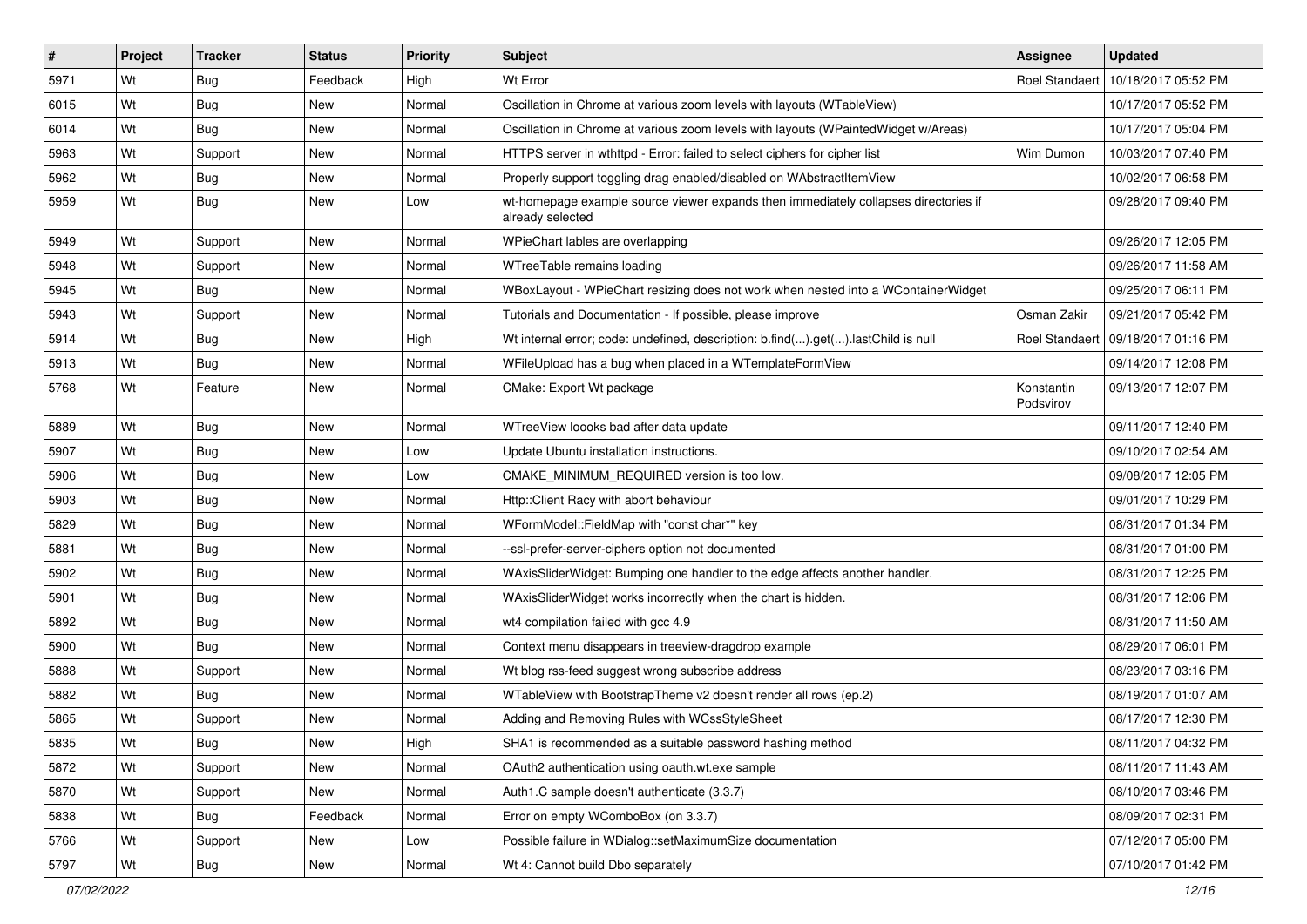| $\sharp$ | Project | <b>Tracker</b> | <b>Status</b>     | Priority | <b>Subject</b>                                                                      | <b>Assignee</b>       | <b>Updated</b>                      |
|----------|---------|----------------|-------------------|----------|-------------------------------------------------------------------------------------|-----------------------|-------------------------------------|
| 5779     | Wt      | Bug            | New               | Low      | Errors in documentation for WLengthValidator                                        |                       | 06/26/2017 02:15 PM                 |
| 5776     | Wt      | Bug            | <b>InProgress</b> | Normal   | Two second startup delay with default bootstrap without javascript                  |                       | Koen Deforche   06/22/2017 02:13 PM |
| 5770     | Wt      | Bug            | New               | Normal   | Error during chart rendering                                                        |                       | 06/16/2017 10:47 AM                 |
| 5765     | Wt      | Bug            | New               | Normal   | WDialog with percentage based initial size is not resizeable by user                |                       | 06/14/2017 04:19 PM                 |
| 5755     | Wt      | Feature        | <b>New</b>        | Normal   | Google Maps geolocation API                                                         | Osman Zakir           | 06/08/2017 02:00 PM                 |
| 5753     | Wt      | Support        | New               | Normal   | img tag problem in XHTMLUnsafeText                                                  |                       | 06/08/2017 12:40 AM                 |
| 5741     | Wt      | Bug            | Feedback          | Normal   | Segfault when WDatePicker destructor is called                                      |                       | 06/06/2017 03:30 PM                 |
| 5748     | Wt      | Feature        | New               | Normal   | Update wthttpd section in Features page on Wt website                               |                       | 06/06/2017 01:39 PM                 |
| 5747     | Wt      | Feature        | New               | Normal   | Advertise WResouce and Http::Request::pathInfo()                                    |                       | 06/06/2017 11:48 AM                 |
| 5746     | Wt      | Feature        | New               | Normal   | Add a configuration option for wthttpd to set expiration duratio                    |                       | 06/05/2017 10:58 AM                 |
| 3707     | Wt      | Support        | Feedback          | Normal   | I don't know why I'm getting: [error] "Wt: decodeSignal(): signal 's7' not exposed" | Wim Dumon             | 05/26/2017 09:46 PM                 |
| 5714     | Wt      | Feature        | <b>New</b>        | Normal   | Support for running the server in the main thread only                              |                       | 05/19/2017 10:13 AM                 |
| 1518     | Wt      | Feature        | <b>New</b>        | Low      | Wt::Mail connect to remote SMTP Server                                              |                       | 05/18/2017 10:44 AM                 |
| 5685     | Wt      | Feature        | New               | Normal   | Add a Logo to the navigation bar                                                    |                       | 04/28/2017 12:28 PM                 |
| 5674     | Wt      | Feature        | New               | Normal   | Multiple series for WAxisSliderWidget.                                              |                       | 04/24/2017 12:53 PM                 |
| 3910     | Wt      | Feature        | New               | Normal   | Windows binaries for MinGW                                                          |                       | 04/18/2017 11:45 AM                 |
| 5657     | Wt      | Feature        | New               | Normal   | HTTP client requests with futures or something similar?                             |                       | 04/14/2017 05:46 PM                 |
| 5649     | Wt      | Feature        | <b>New</b>        | Normal   | Add an API to WIOService to cancel scheduled tasks                                  | Roel Standaert        | 04/11/2017 01:26 PM                 |
| 5643     | Wt      | Feature        | New               | Normal   | Consider suppressing some VC++ warnings to have a cleaner build output              | Wim Dumon             | 04/07/2017 06:10 PM                 |
| 5640     | Wt      | Feature        | New               | Normal   | Add methods to contruct WSslCertificate from a file or data in memory               |                       | 04/04/2017 04:41 PM                 |
| 5597     | Wt      | Bug            | <b>InProgress</b> | Normal   | setTransient on WPopupWidget not effective on iOS                                   | Michiel<br>Derhaeg    | 04/03/2017 03:35 PM                 |
| 5339     | Wt      | <b>Bug</b>     | Feedback          | Normal   | Json:: Value comparision operator always returns true                               | André Jacobs          | 04/03/2017 12:44 PM                 |
| 4974     | Wt      | <b>Bug</b>     | Feedback          | Normal   | WLoadingIndicator does not show up when using WebSockets                            | <b>Roel Standaert</b> | 04/03/2017 10:57 AM                 |
| 5637     | Wt      | <b>Bug</b>     | New               | Normal   | Using Wt::Dbo cause MySQL prepared statement leak                                   |                       | 03/31/2017 06:34 PM                 |
| 5624     | Wt      | Bug            | <b>New</b>        | Normal   | WApplication::bind() documentation is misleading about WServer::post()              |                       | 03/26/2017 12:49 PM                 |
| 5604     | Wt      | Feature        | New               | Normal   | Document undocumented WServer member functions                                      |                       | 03/26/2017 12:04 PM                 |
| 5622     | Wt      | Bug            | New               | Normal   | WPainter draws ellipses as 360 degree arcs, which is not the same                   |                       | 03/24/2017 03:30 PM                 |
| 5618     | Wt      | Feature        | New               | Normal   | Multirow features in Wt Tableview                                                   |                       | Koen Deforche   03/23/2017 03:11 AM |
| 5617     | Wt      | Feature        | New               | High     | PostgreSQL notify system                                                            |                       | Koen Deforche   03/23/2017 03:06 AM |
| 5606     | Wt      | Feature        | Feedback          | Low      | $c++$ exceptions                                                                    |                       | 03/21/2017 11:53 AM                 |
| 5587     | Wt      | Feature        | New               | Normal   | WCartesianChart should honor WAxis::titleOffset() if specified                      |                       | 03/08/2017 05:02 PM                 |
| 5585     | Wt      | <b>Bug</b>     | New               | Normal   | PayPal description is not showing                                                   |                       | Koen Deforche   03/06/2017 08:21 PM |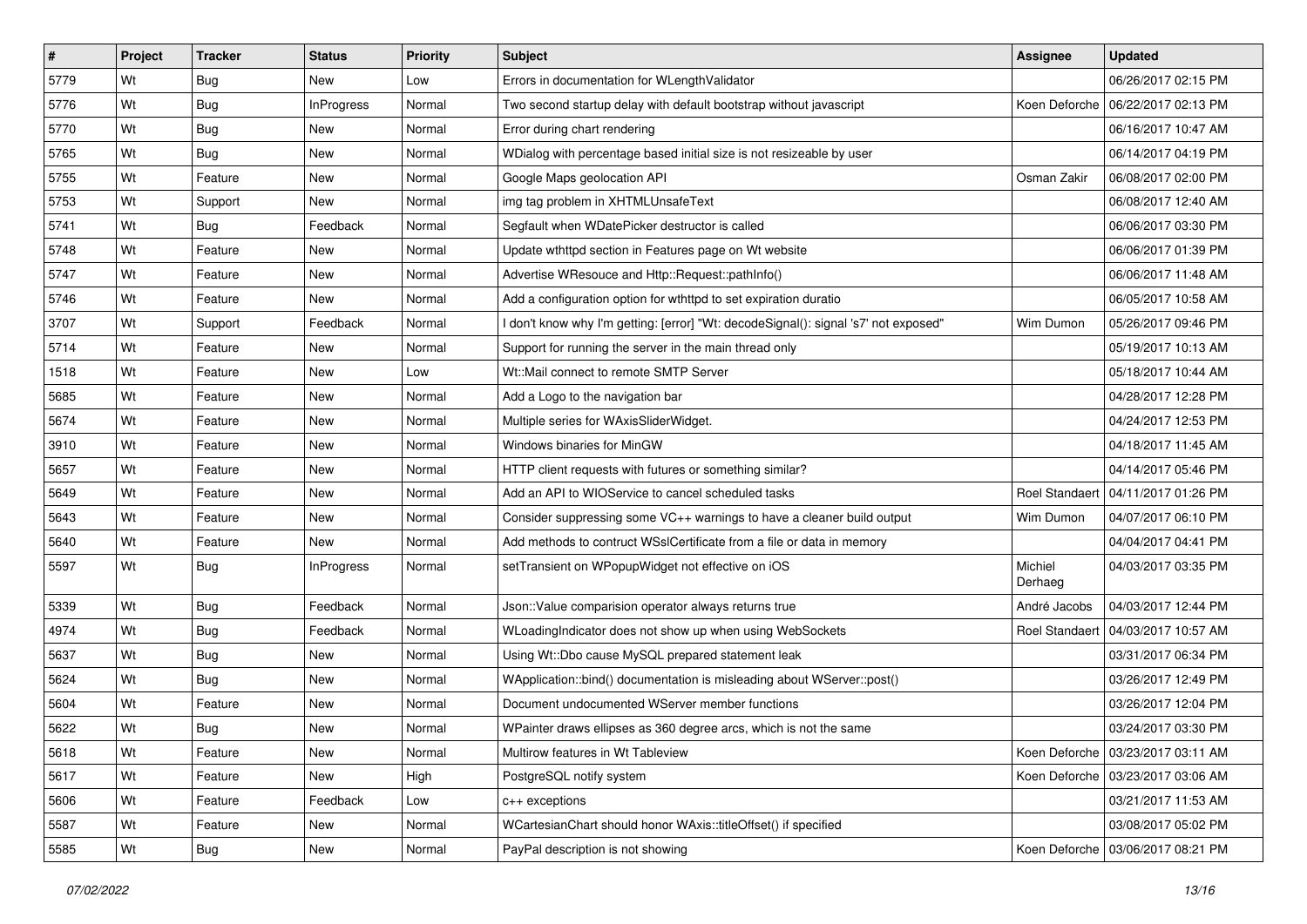| $\#$ | Project | <b>Tracker</b> | <b>Status</b>     | Priority | <b>Subject</b>                                                                                                                            | <b>Assignee</b>       | <b>Updated</b>                       |
|------|---------|----------------|-------------------|----------|-------------------------------------------------------------------------------------------------------------------------------------------|-----------------------|--------------------------------------|
| 5584 | Wt      | Bug            | New               | Normal   | Wt::Http::Client abort() documentation incomplete                                                                                         |                       | 03/03/2017 12:24 PM                  |
| 5230 | Wt      | Feature        | <b>New</b>        | Normal   | WFileUpload cancel()                                                                                                                      |                       | 03/02/2017 02:59 PM                  |
| 5227 | Wt      | <b>Bug</b>     | New               | Normal   | Websocket connection failures cause excessive retries                                                                                     |                       | 02/27/2017 11:37 PM                  |
| 5555 | Wt      | Bug            | <b>InProgress</b> | Urgent   | WVBoxLayout WMediaPlayer                                                                                                                  | <b>Roel Standaert</b> | 02/27/2017 07:15 PM                  |
| 5544 | Wt      | Feature        | <b>New</b>        | Normal   | Real-time telemetry plots                                                                                                                 |                       | 02/23/2017 11:05 AM                  |
| 4656 | Wt      | Feature        | <b>InProgress</b> | Low      | Touch event handling in Wt widgets                                                                                                        | Michiel<br>Derhaeg    | 02/22/2017 10:39 AM                  |
| 5552 | Wt      | Feature        | <b>New</b>        | Low      | setMaximumTextSize(int) support in WPushButton                                                                                            |                       | 02/15/2017 05:20 AM                  |
| 5223 | Wt      | Feature        | New               | Normal   | WTableView: Set maximum amount of rendered rows instead of height                                                                         |                       | 02/15/2017 03:35 AM                  |
| 5551 | Wt      | Bug            | <b>New</b>        | Normal   | WResource doesn't receive http patch / Wt::Http::Client doesn't support sending patch                                                     |                       | 02/12/2017 11:13 PM                  |
| 5494 | Wt      | Support        | New               | Normal   | Binary size doubled with recent version of Wt                                                                                             |                       | 01/19/2017 05:06 PM                  |
| 5473 | Wt      | Support        | New               | High     | performance issues with nested wcontainerwidgets and calling removeWidget for all inner<br>widgets                                        |                       | 01/03/2017 06:07 PM                  |
| 5461 | Wt      | Bug            | Feedback          | High     | Wt:: Widget Set mode does not handle page refresh                                                                                         |                       | 12/11/2016 03:23 PM                  |
| 5390 | Wt      | Bug            | Feedback          | Normal   | Calendar widget shows up after calling WDateEdit::setHidden(false)                                                                        | André Jacobs          | 11/28/2016 05:35 PM                  |
| 4380 | Wt      | Feature        | <b>InProgress</b> | Normal   | WTableView: support for multiple column sorting                                                                                           |                       | Roel Standaert   11/10/2016 12:01 AM |
| 5290 | Wt      | Bug            | Feedback          | Normal   | beginRemoveRows (const WModelIndex &parent, int first, int last)                                                                          |                       | Koen Deforche   11/09/2016 05:23 PM  |
| 5411 | Wt      | Support        | <b>New</b>        | Normal   | Using the Wt::WColor::fromHSL and toHSL.                                                                                                  |                       | 11/08/2016 03:05 PM                  |
| 5402 | Wt      | Feature        | New               | Normal   | Wt::Dbo support for PostgresSQL NOTIFY/LISTEN                                                                                             |                       | 11/06/2016 06:13 PM                  |
| 5400 | Wt      | Feature        | New               | Normal   | Wt::Dbo::backend::Mysqlconnection secured connection using SSL/TLS to a MySql server                                                      |                       | 11/04/2016 02:23 PM                  |
| 5343 | Wt      | Support        | Feedback          | Normal   | Wt::WTable headers                                                                                                                        |                       | Koen Deforche   10/28/2016 07:01 PM  |
| 5123 | Wt      | Support        | Feedback          | Normal   | <b>WTableView Column headers</b>                                                                                                          |                       | Koen Deforche   10/27/2016 06:01 PM  |
| 5353 | Wt      | Bug            | New               | Normal   | Widget Gallery "Integration example" has some issues with validation                                                                      |                       | 10/20/2016 07:46 PM                  |
| 5350 | Wt      | Bug            | New               | Normal   | boost 1.62 and exception: Error (asio): set option: Bad file descriptor                                                                   |                       | 10/18/2016 11:55 AM                  |
| 5341 | Wt      | Support        | New               | Normal   | <b>WTableCell focus lost</b>                                                                                                              |                       | 10/13/2016 07:06 PM                  |
| 5337 | Wt      | Feature        | Feedback          | Normal   | WMatrix::translate support 3D                                                                                                             |                       | 10/13/2016 06:17 PM                  |
| 5338 | Wt      | Bug            | New               | Normal   | GoogleMap usage without Internet connection                                                                                               |                       | 10/13/2016 12:21 PM                  |
| 5324 | Wt      | <b>Bug</b>     | New               | Normal   | Win32 binary releases: include .lib files for openssl                                                                                     | Wim Dumon             | 10/06/2016 12:56 AM                  |
| 5307 | Wt      | Feature        | New               | Normal   | Possibility of setting a different thread_pool count for main process and session processes,<br>or detect if I'm a session process or not |                       | 09/29/2016 04:55 PM                  |
| 5298 | Wt      | Bug            | New               | Normal   | WGoogleMap does not use google_api_key where needed                                                                                       |                       | 09/29/2016 12:01 AM                  |
| 5265 | Wt      | Bug            | New               | Normal   | A WMessageBox with Fade animation can fail to hide when dismissed while animating-in.                                                     |                       | 09/19/2016 09:24 PM                  |
| 5264 | Wt      | Feature        | New               | Normal   | Usage of Wt::WString::trn() throughout the Wt library                                                                                     |                       | 09/16/2016 03:49 PM                  |
| 5256 | Wt      | Bug            | New               | Normal   | Linking errors with Pre-built binaries for Visual Studio                                                                                  | Wim Dumon             | 09/09/2016 05:46 PM                  |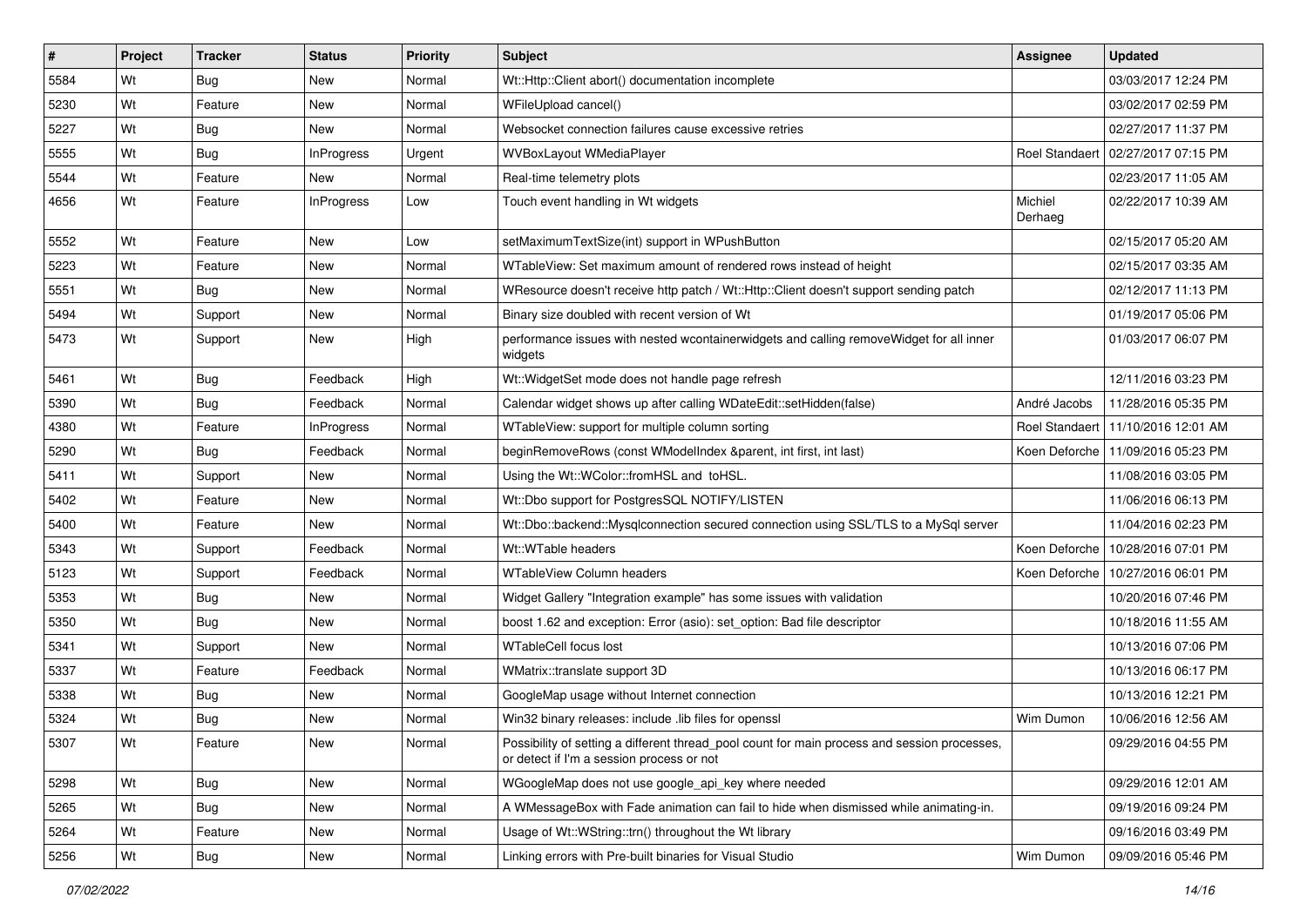| $\vert$ # | Project | <b>Tracker</b> | <b>Status</b>     | <b>Priority</b> | Subject                                                                                                               | Assignee      | <b>Updated</b>                       |
|-----------|---------|----------------|-------------------|-----------------|-----------------------------------------------------------------------------------------------------------------------|---------------|--------------------------------------|
| 5254      | Wt      | Bug            | New               | Low             | Widgetgallery closeable tab display/function issue on direct URL access to<br>navigation/tab-widget                   |               | 09/08/2016 06:09 PM                  |
| 5238      | Wt      | Support        | New               | Normal          | Wt Reference                                                                                                          |               | 09/05/2016 11:42 PM                  |
| 5236      | Wt      | Bug            | Feedback          | Normal          | [error] "WCartesianChart: setAutoLayout(): device does not have font metrics (not even<br>server-side font metrics)." |               | 09/05/2016 01:33 PM                  |
| 5234      | Wt      | Bug            | <b>New</b>        | Normal          | [wt-3.3.6] TreeView & WSortFilterProxyModel                                                                           |               | 09/02/2016 05:10 PM                  |
| 5226      | Wt      | Support        | New               | Normal          | Navigation Bar with Bootstrap                                                                                         |               | Diego Nóbrega   08/30/2016 12:36 PM  |
| 5222      | Wt      | Bug            | <b>New</b>        | Normal          | WPopupMenu does not open anymore                                                                                      |               | 08/23/2016 11:10 AM                  |
| 5221      | Wt      | Bug            | New               | Normal          | Draggable list                                                                                                        |               | 08/22/2016 05:04 PM                  |
| 5168      | Wt      | Support        | Feedback          | Normal          | PopUpwindow                                                                                                           |               | 08/08/2016 01:41 PM                  |
| 5166      | Wt      | Support        | New               | Normal          | InternalPathChanges                                                                                                   |               | 08/04/2016 03:44 PM                  |
| 5132      | Wt      | Support        | Feedback          | Normal          | LDAP pass through authentication                                                                                      |               | Koen Deforche   08/04/2016 03:18 PM  |
| 5153      | Wt      | Support        | Feedback          | Normal          | Get ID of a database object                                                                                           |               | Koen Deforche   08/03/2016 02:32 PM  |
| 5140      | Wt      | Bug            | New               | Normal          | Binaries of WPdfRenderer on 3.3.6                                                                                     |               | 07/28/2016 12:53 PM                  |
| 5133      | Wt      | Bug            | New               | Normal          | Dbo tutorial                                                                                                          |               | 07/27/2016 05:18 PM                  |
| 4936      | Wt      | Bug            | Feedback          | Normal          | Dbo backend reconnect and reentract statement exception                                                               |               | Roel Standaert   07/13/2016 05:36 PM |
| 5078      | Wt      | Support        | Feedback          | Normal          | Using a non-modal dialogue in a Table View Delegate                                                                   |               | Koen Deforche   07/11/2016 02:50 PM  |
| 5039      | Wt      | Bug            | <b>New</b>        | High            | bug in WRasterImage-skia.C occurs in 3.3.6 RC 2                                                                       | Wim Dumon     | 07/06/2016 09:33 PM                  |
| 4950      | Wt      | Bug            | Feedback          | Normal          | Render latin characters using WPdfRenderer                                                                            |               | Koen Deforche   07/05/2016 02:07 PM  |
| 4948      | Wt      | Feature        | <b>InProgress</b> | Normal          | WPanel collapse icons hard coded                                                                                      |               | Roel Standaert   07/05/2016 02:04 PM |
| 4890      | Wt      | Support        | Feedback          | Normal          | Scrolling many WPaintedWidgets and chrome 50 performance regression                                                   |               | Roel Standaert   06/27/2016 12:33 PM |
| 4991      | Wt      | Feature        | New               | Normal          | <b>Reset URL Parameters</b>                                                                                           |               | 06/22/2016 05:05 PM                  |
| 4923      | Wt      | Bug            | Feedback          | Normal          | WLineEdit                                                                                                             |               | Roel Standaert   06/16/2016 12:44 PM |
| 4977      | Wt      | <b>Bug</b>     | New               | Low             | jPlayer is obsolete                                                                                                   |               | 06/16/2016 12:07 AM                  |
| 4976      | Wt      | Bug            | Feedback          | Normal          | OpenSSL 1.1.0 support                                                                                                 |               | 06/15/2016 01:15 PM                  |
| 4952      | Wt      | Support        | <b>New</b>        | Low             | How to add HSTS header to response                                                                                    |               | 06/09/2016 03:12 PM                  |
| 4855      | Wt      | Support        | Feedback          | Normal          | drawText issue                                                                                                        | Yoika Ghysens | 05/24/2016 02:07 PM                  |
| 4924      | Wt      | Bug            | Feedback          | Normal          | WApplication                                                                                                          |               | Koen Deforche   05/20/2016 04:13 PM  |
| 4925      | Wt      | Feature        | New               | Normal          | WTreeView setAlternatingRowColors                                                                                     |               | Koen Deforche   05/20/2016 10:56 AM  |
| 4909      | Wt      | Feature        | New               | Normal          | CanvasPainter needs a 'clearRect()' method                                                                            |               | 05/12/2016 02:22 PM                  |
| 4900      | Wt      | Support        | New               | High            | VS2010 binaries of 3.3.5                                                                                              |               | 05/09/2016 12:58 PM                  |
| 4893      | Wt      | Bug            | Feedback          | High            | Compilation failure against libboost-regex                                                                            | Koen Deforche | 05/05/2016 08:12 PM                  |
| 4733      | Wt      | <b>Bug</b>     | Feedback          | Normal          | WSuggestionPopup does not fire WFormWidget 'changed' signal                                                           |               | Yoika Ghysens   05/03/2016 12:20 PM  |
| 3654      | Wt      | Support        | <b>InProgress</b> | Normal          | Unhandled exception occurs when running some Wt example as ISAPI in IIS 8.                                            | Wim Dumon     | 04/22/2016 05:06 AM                  |